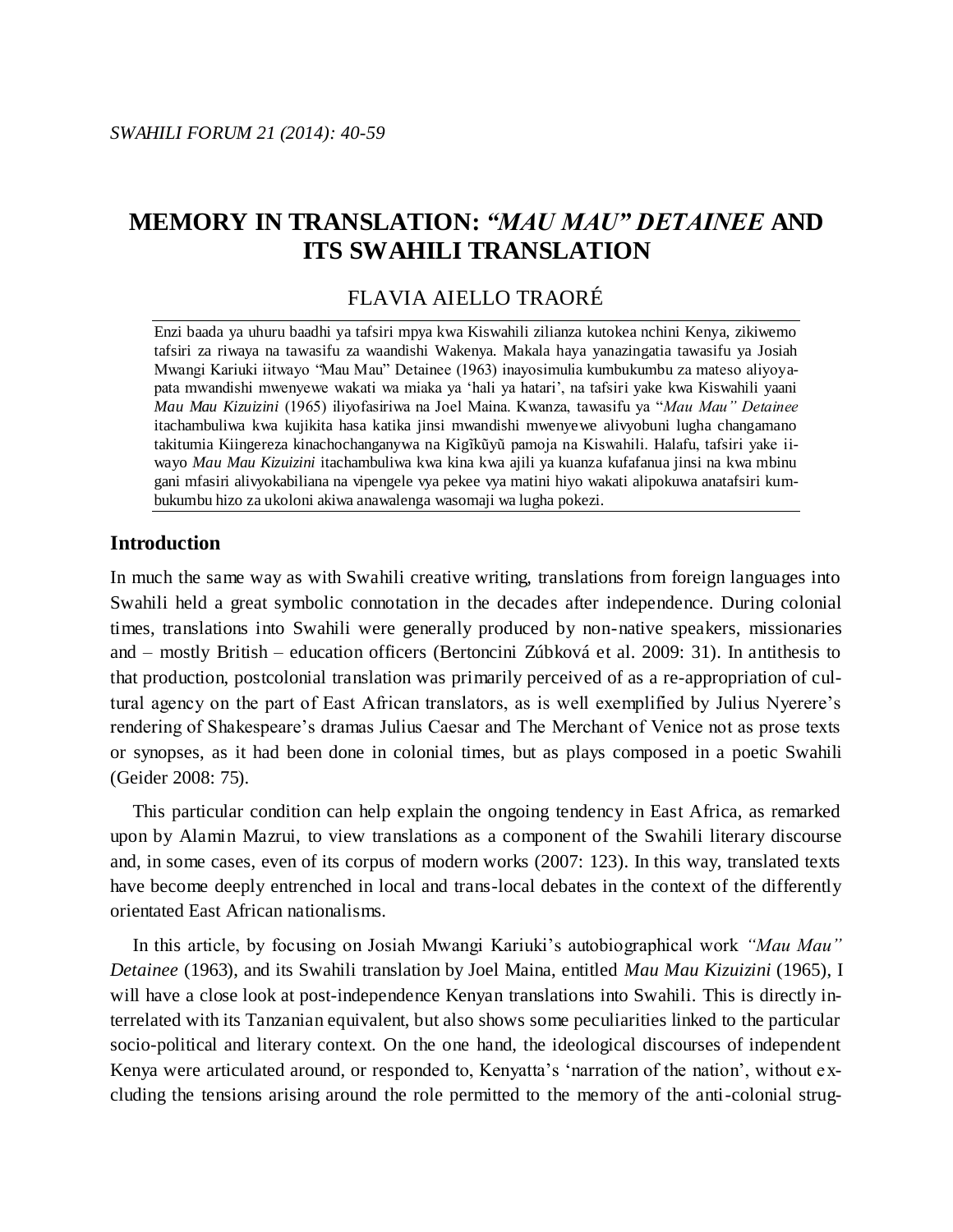gles. On the other hand, the status of English vis à vis Swahili in Kenya, unlike in Tanzania, was substantially in continuity with colonial times (Whiteley 1974: 45). This was a situation which stimulated a huge production of Kenyan Anglophone literature and non-fictional writings, such as autobiographies and essays, some of which were later translated into Swahili. As will be shown through the case of *"Mau Mau" Detainee*, where Kariuki inserts Gĩkũyũ and Swahili into the text, the process involved in the creation of these English-language works by Kenyan writers may be understood as a form of translation – in the sense of an intercultural and multilingual practice, as it has been expressed by Bassnett & Trivedi (1999: 2) and Bandia (2014: 13).

The paper will then address interlingual translation, and take into consideration *Mau Mau Kizuizini*, the Swahili edition of Kariuki's self-narrative of his long stay in Mau Mau's detention camps, which perfectly condenses the interconnections between memory, language and transl ation in post-independence Kenya. Considering that, as observed by Lawrence Venuti (2000: 468), the translation process "begins with the very choice of a text for translation", the respective section starts by locating this particular work within the context of the editorial politics of its publishing house. After that, the analysis will elaborate on the categories of foreignisation and domestication as formulated by Venuti (1995: 20) in order to highlight a number of editorial interventions on the paratext and some of the translator's strategies which act together to mediate Kariuki's remembering of the Mau Mau years to the Swahili-speaking audience.

## **The memory of the State of Emergency years in Kenyan prose**

In most of sub-Saharan Africa, post-independence nationalist ideological discourses were generally dichotomised between a 'traditional past' and a 'modern present', thus leaving scarce space for the reminiscence of the colonial experience (cf. Mudimbe & Jewsiewicki 1993: 3). In Kenya, this was particularly true with regards to the State of Emergency years. Indeed, the process of decolonisation was particularly traumatic in Kenya, primarily due to the presence of a large community of white settlers who had been given the best lands in the fertile highlands in concession. These had been defined as "vacant" by the British, but were, in reality, inhabited by a sparse, scattered, majority Gĩkũyũ, rural population. This was the origin of the land problem which, in the 1950s, escalated into the insurrection of the movement known as Mau Mau, whose militants, calling themselves the Land Freedom Army, were based in the forests (Fage 2013: 487). The State of Emergency was declared in 1952 by the British colonial government, and lasted until 1960, when the Mau Mau uprising was defeated militarily. Nevertheless, the guerrilla action was a political success because it pushed the colonial government into initiating a series of negotiations with KANU (Kenyan African National Union) which led to independence in 1963, and to the foundation of the Kenyan Re-public, with Jomo Kenyatta as president, the following year (Fage 2013: 460).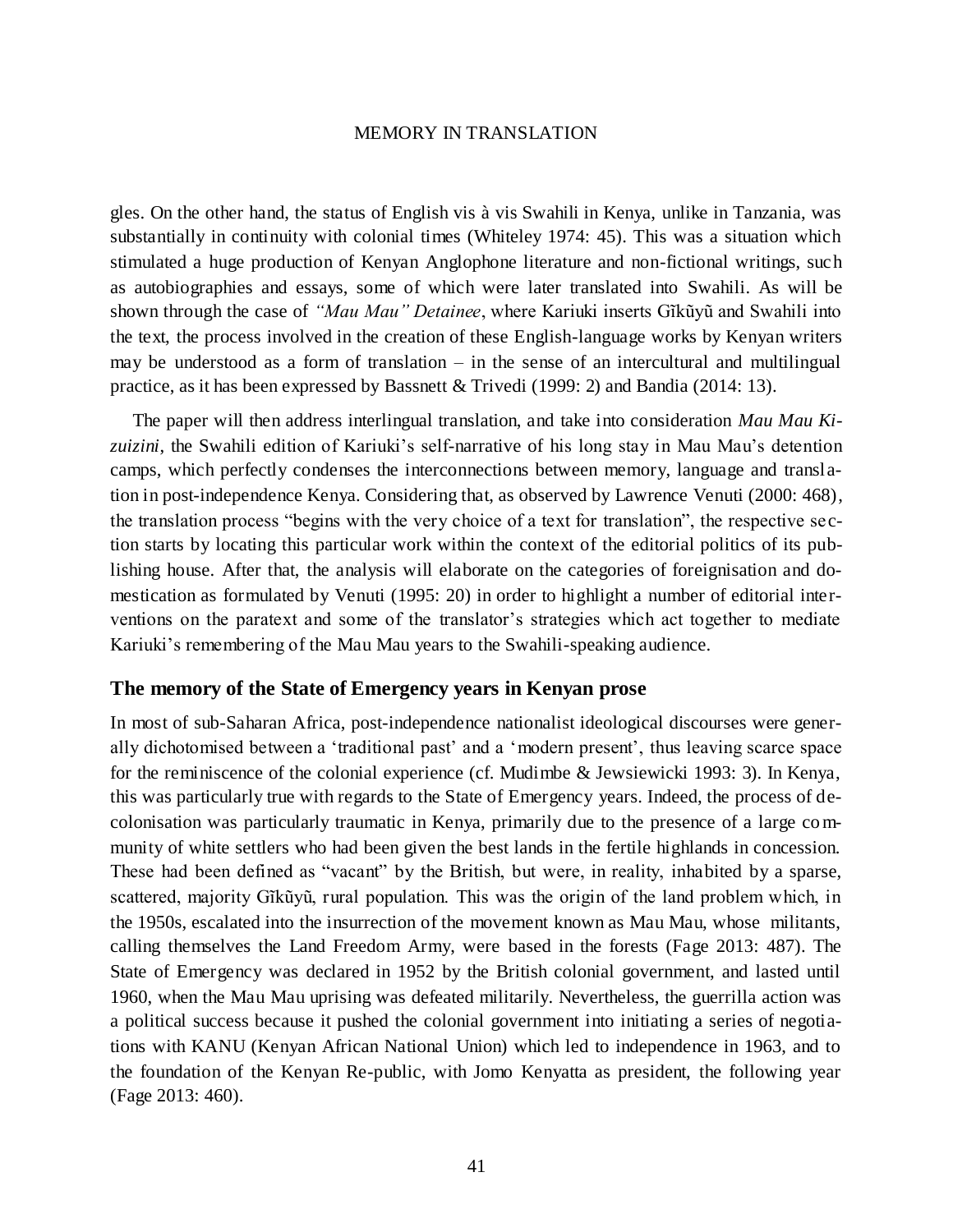However, in as early as 1962, Kenyatta, who had indisputably profited politically from the revolt, dismissed Mau Mau as "a disease which had been eradicated, and must never be re-membered again" (Kenyatta 1968: 189). From his earliest speeches, he invited his compatriots to forgive past sufferings in the name of national unity and to put the Mau Mau struggle be-hind them, probably because he feared further mass agitation (Ogude 2003: 271). These solicitations, though, were not always agreed upon, even among KANU activists. This is shown by the publication, on the eve of independence, of *"Mau Mau" Detainee* (1963), the account by Josiah Mwangi Kariuki, a member of the party accused of being a Mau Mau, of his seven years in detention camps between 1953 and 1960. This autobiographical narrative, a first mild criticism of Kenyatta's call for oblivion, opened the way to a massive output of fictional and non-fictional works about the Mau Mau fighters. Most of these writings were composed in English, such as Waruhiu Itote's Mau Mau General (1967), Godwin Wachira's Ordeal in the Forest (1968), Meja Mwangi's *Carcase for Hounds* (1974), and James Ngũgĩ/Ngũgĩ wa Thiong'o's *Weep Not, Child* (1964), *The River Between* (1965), *A Grain of Wheat* (1967), *Petals of Blood* (1977), and *The Trial of Dedan Kimathi* (1979, co-author Mĩcere Gĩthae Mũgo).

In post-independence Kenya, in fact, the Swahili language did not play the same central role in the development of national policies as it did in Tanzania, and English maintained a primary position in the public sector (education, information and politics). Unlike poetry, which is an esse ntial feature of coastal Swahili culture, the 'new' prose in Swahili was adopted more slowly than it was in Tanzania because, during the 1960s and 1970s, the majority of writers were orientated towards Anglophone literature. An increase in the creation of Swahili prose works only became noticeable in the late 1980s/early 1990s (Wamitila 1997: 118). However, Swahili maintained a symbolic prestige in Kenya as an autochthonous language of nationalist and Pan-African mobilisation, and it is therefore not surprising that *"Mau Mau" Detainee* was translated into Swahili under the title *Mau Mau Kizuizini* a few years after its publication (1965). During the 1970s, the majority of Ngũgĩ's English-language works were also translated into Swahili, including some of his above cited writings which refer to the Mau Mau years, e.g. *Usilie Mpenzi Wangu* (lit. 'Don't Cry My Dear', 1971), translation of *Weep Not, Child*, and *Njia Panda* ('Crossroads', 1974), translation of *The River Between*, both of which were the work of John Ndeti Somba, while *The Trial of Dedan Kimathi* was translated as *Mzalendo Kimathi* ('Kimathi the Patriot', 1978) by Raphael Kahaso (Geider 2008: 83-84).

The publication of *Mau Mau Kizuizini* introduced the Mau Mau theme into Kenyan Swahili language writing, and, in the following years, two more writers adopted Swahili in order to deal with the experience of the State of Emergency years: Peter M. Kareithi, in *Kaburi Bila Msalaba* ('Grave without a Cross', 1969), and Peter Ngare, in Kikulacho Ki Nguoni Mwako ('That which bites you is in your clothes', 1975). As suggested by the title of this latter work, a Swahili prov-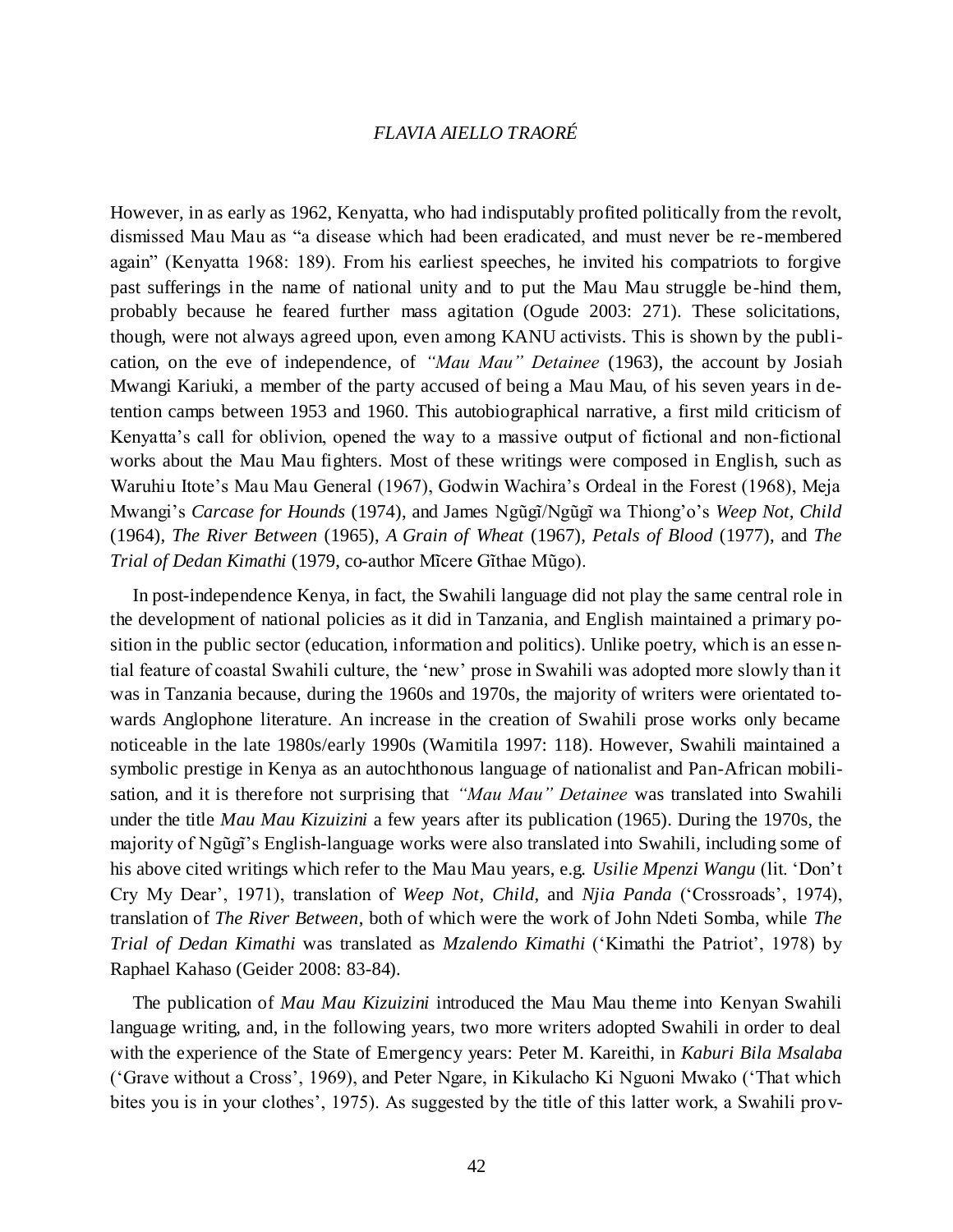erb which implies that our worst problems are often brought about by the people who are closest to us, the prose works on the Mau Mau struggle often acquired the tinge of being resistance literature with the passing years, conveying a sense of disillusionment regarding the new ruling class.

In short, many authors gave centre stage to the Mau Mau in their writings in the first decades after independence. Despite their different backgrounds and point of views, the authors of these works were all voicing the imperative of preserving the memory of the State of Emergency years and of colonial violence – a trauma which lived on in local communities, thus providing "Kenyan literature with a myth or symbol upon which much of its idea of nationhood is constructed" (Ogude 2003: 268). This myth continued to be a persistent theme during Daniel Arap Moi's presidency and remains as such even today.

## *"Mau Mau" Detainee* **(1963)**

Another crucial point in these post-independence writings was the affirmation of the right of Africans to self-representation, and a call for recognition of the dignity of a movement which had been stigmatised as a 'barbaric' refusal of European civilisation in the colonial and settler press (and fiction). By publishing his memories entitled *"Mau Mau" Detainee* as early as in 1963, Josiah Mwangi Kariuki, who was Kenyatta's personal secretary from 1963 to 1969, testified to such a commitment to self-representation.

His autobiographical account was written after his release in 1960, first in Kenya and then in England. The funds for the journey to England were provided with the help of the future first vice-president, Oginga Odinga, and the UK based "Committee of African Organisations" and "Movement for Colonial Freedom", while he was provided with a room in which to work by Margery Perham (Kariuki 1963: ix). An academic historian, colonial educator (appointed Commander of the Order of the British Empire in 1948) and public intellectual, Margery Perham is also the author of the preface to Kariuki's book, which she tries to render accessible to British readers by cautiously balancing different points of view, i.e. acknowledging the credibility of the text, taking a distance from 'terrorist' actions and promoting a climate of reconciliation in Kenya.

In *"Mau Mau" Detainee*, Kariuki is clearly 'writing back to the empire' so to provide a narration of the Mau Mau uprising from an African perspective. This affirmation of agency begins with the naming of things, i.e. the term "Mau Mau", which was used in a derogatory sense by British people, white settlers and loyalists to refer to the forest fighters and their supporters, but whose origins were unknown and have given rise to various theories. Kariuki gives his own e xplanation in his account (all the English translations of Gĩkũyũ words are quoted from the original text, also in the next pages):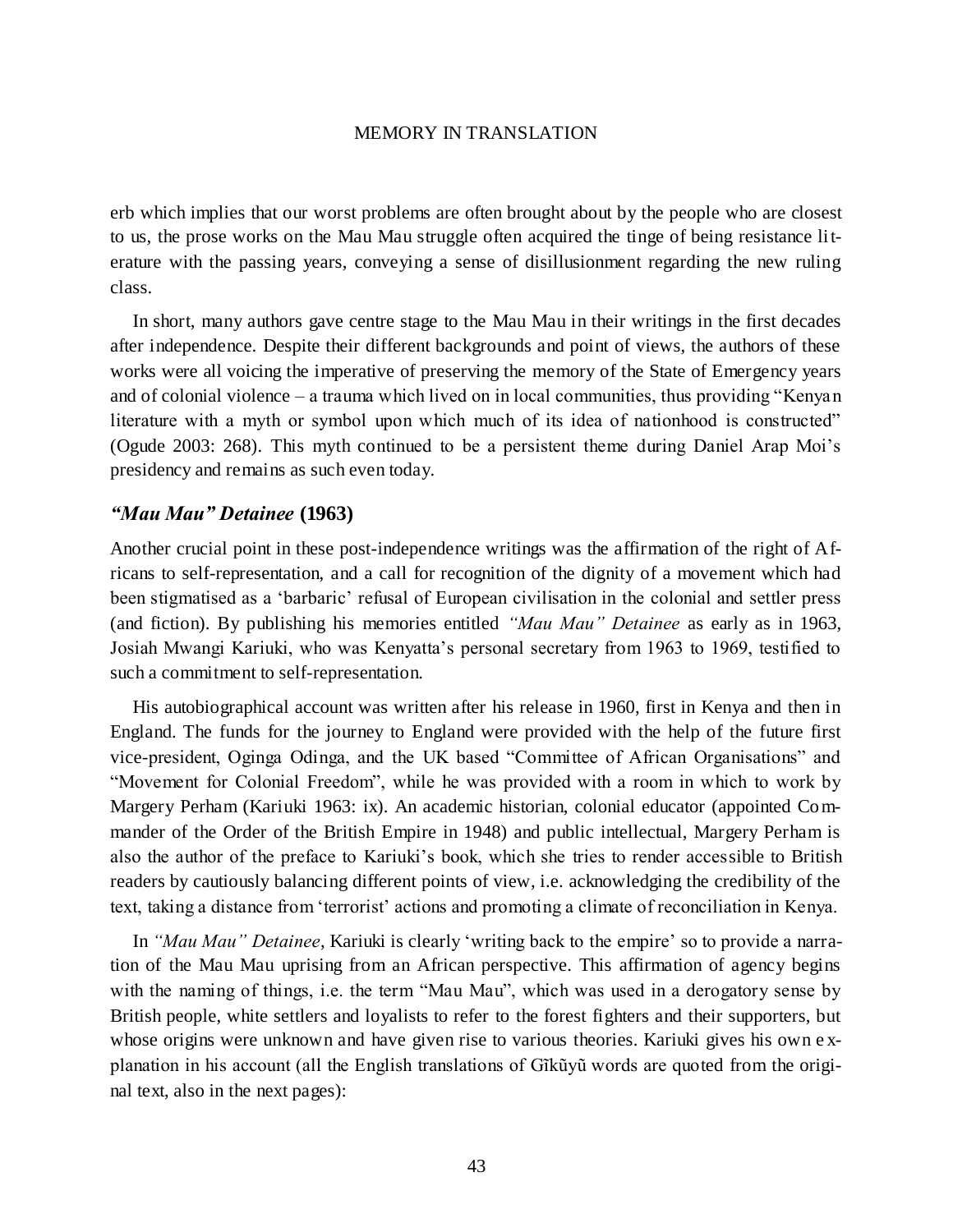This is the real origin of the name "Mau Mau". Kikuyu children when playing and talking together often make puns and anagrams with common words. When I was a child I would say to other children "Ithi, Ithi" instead of "Thii, Thii" (meaning "Go, Go") and "Mau Mau" instead of "Uma, Uma". (1963: 23)

During the ceremonies of the oath of unity, this anagram was sometimes used as a code to be shouted out by the guard if he suspected that the police or an enemy was arriving, so that the members of the group could escape. Although members did not refer to them in this way, the name 'Mau Mau' came to be associated with both the oath and the whole movement when the police heard these words being shouted one night just before discovering the paraphernalia of the oath. Very soon the term was also employed by loyalist leaders as a way to deride the movement as a childish thing. (Kariuki 1963: 24).

Kariuki also recounts that this oath of unity and brotherhood in the struggle for land and independence spread initially through the Gĩkũyũ districts, with no central direction, after the end of World War II, when "normal political methods through K.A.U. [Kenyan African Un-ion] seemed to be getting nowhere". Eventually, the movement expanded beyond this area as it became inflamed by desperation and the tough reaction of the Kenyan colonial government (1963: 23-24).

The reading of *"Mau Mau" Detainee* confirms the interpretation shared by many historians that the Mau Mau movement was a complex phenomenon, resulting as it did from the overlapping of a variety of social struggles (Gentili 1995: 266–267). It was essentially the product of the alliance of at least three disadvantaged, predominantly Gĩkũyũ groups, i.e. the marginal urban jobless, the squatters forced from the 'White Highlands' and the poor peasants of the native reserves. Amongst these groups, there were many ex-World War II combatants who had returned with a greater political commitment and a baggage of military techniques (Kariuki 1963: 21). Their struggle intersected to some extent, and not without ambiguity, with the nationalist activities of many, moderate and radical, leaders amongst whom there were some K.A.U. members, like Kariuki himself.

Kariuki is very precise in the account of his experience in fourteen detention camps. He narrates all the violence, the humiliation, the methods to "rehabilitate" the detainees, and their resistance through silence and other strategies. Kariuki also recalls the means that he, as an educated man, employed in order to defend the rights of the captives, for instance teaching courses and writing letters to politicians in Kenya and Britain. However, stress is placed in the autobiography on forgiveness in the name of the nationalist agenda and of Kenyatta's leader-ship:

He is more than any political party. He does not speak of his people as detainees, loyalists, terrorists, Home Guards, Mau Mau, Catholics, Protestants, Muslims, Asians, Europeans. Kenyatta is greater than any Kikuyu, he is greater than any Luo or Nandi or Masai or Giriama, he is greater than any Kenyan, he is the greatest African of them all (Kariuki 1963: 179).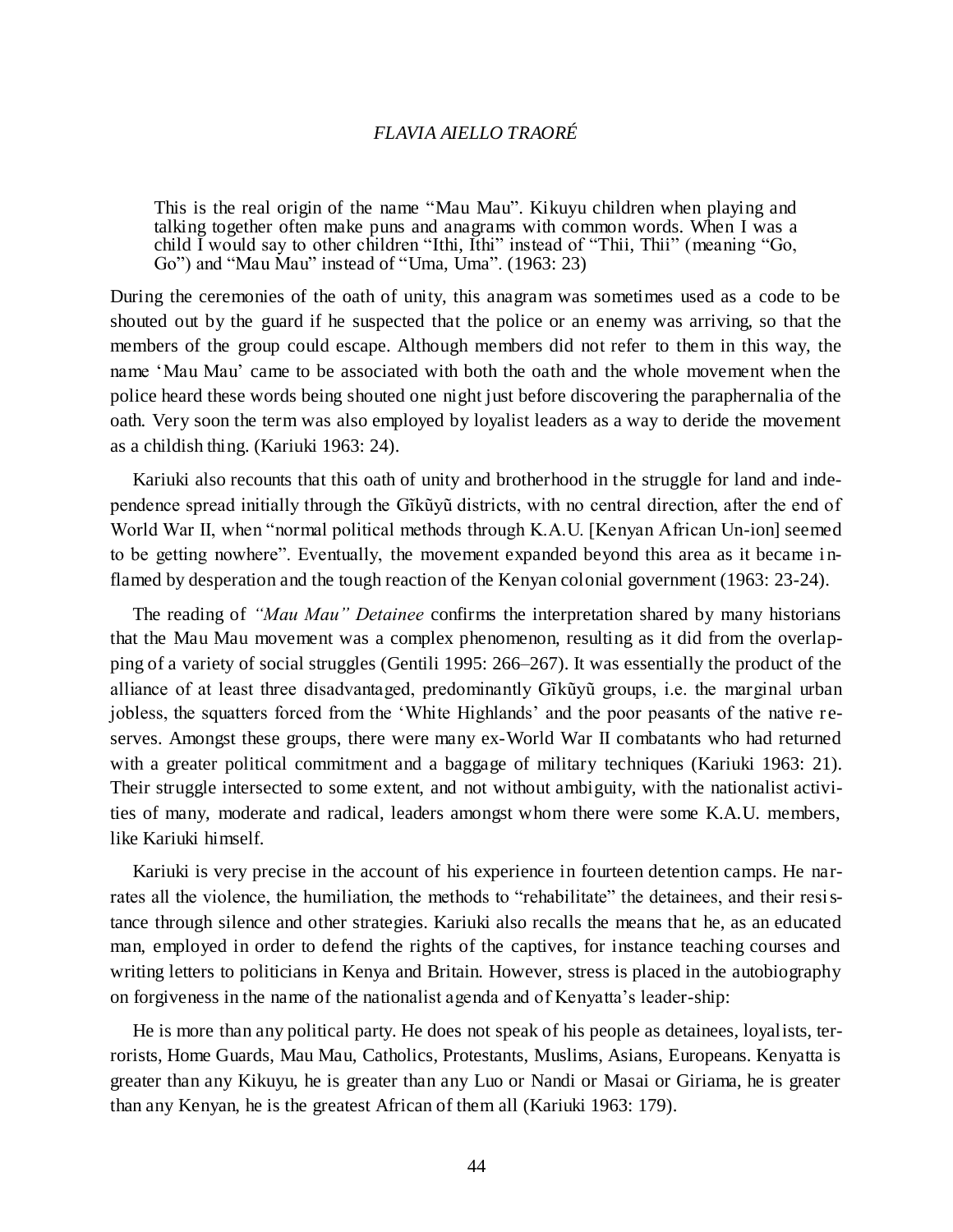Kariuki's call for pacification and his absolute trust in Kenyatta, besides the orientation of his work towards a foreign audience, are elements that probably rendered more 'tolerable' this memoir which, in divergence from Kenyatta's recommendation to Kenyans to forget the Mau Mau years, depicts the forest fighters as nation builders who deserve a place in the collective remembrance. This book, moreover, explicitly called for other autobiographies and, thus, in-directly inspired the creation of fictional works about the uprising which later transformed the Mau Mau into a symbol of fractured, unachieved nationhood:

I was never in the forest myself but I hope that the true story of the glorious fight of the armies in the Aberdares and Mount Kenya forests will be written soon by someone who was. It is a calamity that Dedan Kimathi was executed […], but perhaps Waruhiu Itote, General China, one day will do so. (1963: 35)

With the passing of the years, Kariuki progressively distanced himself from Kenyatta's leadership. Elected as a Member of Parliament in 1974, he gained huge popularity by denouncing the unfair land distribution policies of the regime and particularly for accusing Kenyatta of allocating the lion's share of state-owned Rift Valley land to his cronies rather than to the poor and those who had actually fought for Kenya's independence (Boone 2012: 85). He was assassinated on 2 March 1975 and no one has ever been punished for his murder.

## **The African writer as translator: language complexity in** *"Mau Mau" Detainee*

Since the colonial period, African writers expressing themselves in European languages have found themselves in a particular condition by working with a medium which is not their primary language in daily life (Gyasi 1999: 75). This condition, which makes him/her first and foremost "a translator before being a creative artist" (Ojo-Ade 1986: 295), is shared by other authors in excolonial societies, thus prompting a new approach to the notion of translation in the field of postcolonial studies. This is no longer understood simply in terms of a transfer between stable, homogeneous entities, but also as the intercultural process involved in the activity of bilingual or multilingual postcolonial writers (Bassnett & Trivedi 1999: 2). Such a practice results in the creation of a hybrid, in-between language, which is defined by Paul Bandia as a "third code", analogous with Homi Bhabha's concept of a "third space" (Bandia 2014: 7). These forms of linguistic experimentation or translation naturally vary according to a number of factors, such as the historical and sociolinguistic context, the writer's level of education, the degree of closeness to the oral narrative and the indigenous language and, of course, the idiosyncratic input of the writer as an artist (Bandia 2014: 6).

From this perspective, the modern African writer composing in a Western language may be rightly regarded as a translator. His work is generally viewed in terms of transposing an indigenous language and culture into a foreign, alien language so as to subvert it and resist the symbolic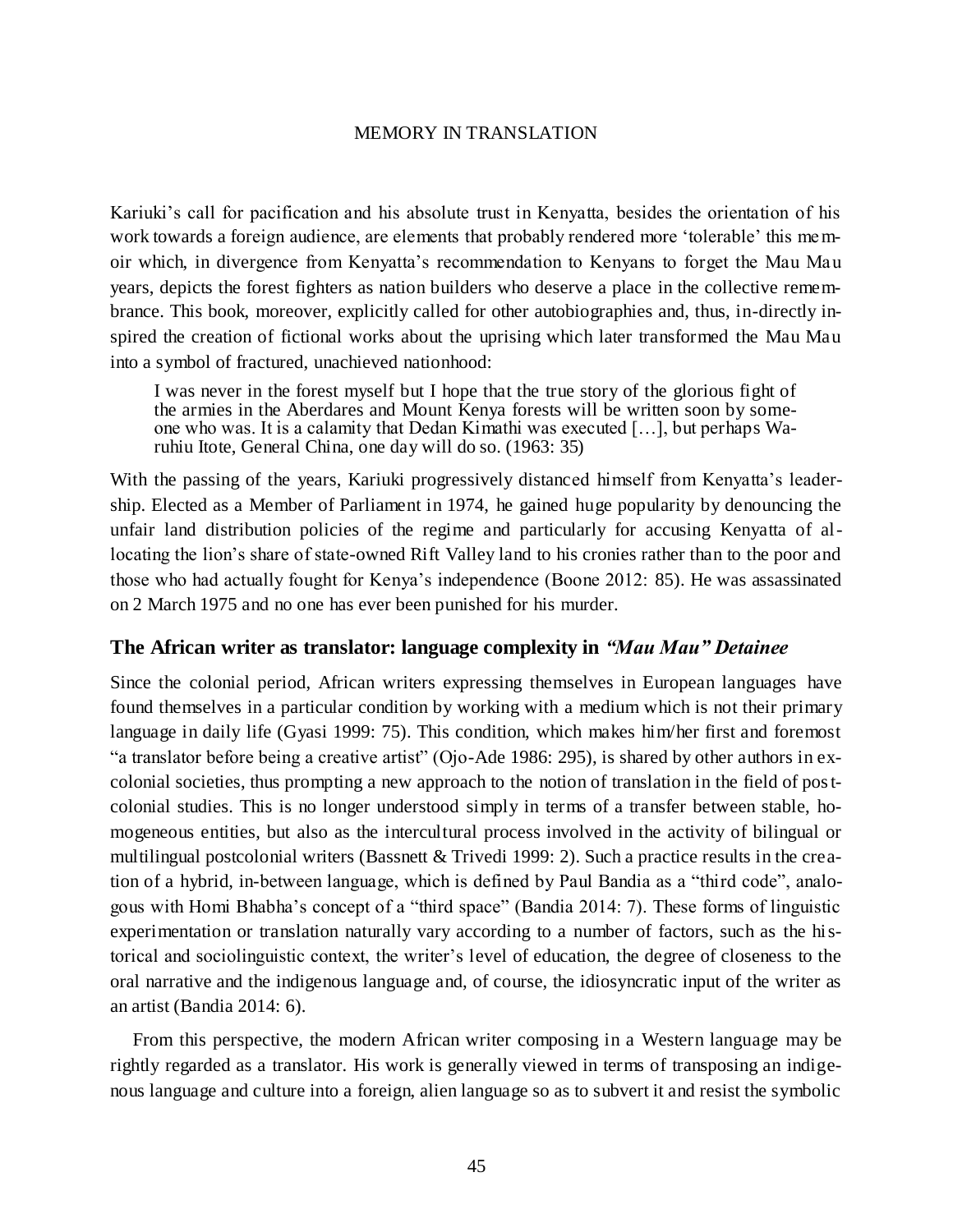power relationships deriving from colonial history (Bandia 2014: 17). Indeed, in pre- and postindependence Africa, European languages inherited from the colonial experience are idioms which are not foreign in the same way as, for instance, Finnish would be. They are veritable traces of memory where the trauma of the colonial experience is embodied and constantly reinterpreted through African forms of appropriation and subversion of the imposed language and culture, a phenomenon which persists within ordinary, performative and literary communication (Mudimbe-Boyi 2011: 64). This picture is further complicated by the fact that multilingualism is very widespread on the African continent, especially in urban contexts, so that speakers (and writers) can often use more than one African language.

This language complexity is very clear in the Kenyan writing taken into consideration here, where the author, Josiah Mwangi Kariuki, narrates by using three languages. English is the medium of writing in *"Mau Mau" Detainee*, but the author also employs his mother tongue Gĩkũyũ and, to a lesser degree, Swahili, i.e. the coastal language which spread as a lingua franca in Kenya.

English is the primary language used by the narrating 'I' of this autobiography, although it was certainly not Kariuki's main tool of daily-life communication in the camps, where the detainees were all Africans and mostly of Gĩkũyũ origin. English, though, wasn't at all unfamiliar to the writer and, in socio-linguistic terms, he can be defined as an acrolectal speaker of the language. Indeed, in colonial (as well as in post-independence) Kenya, a basically trilingual language policy was adopted, with an ethnic 'vernacular' for local communication, Swahili in ordinary multiethnic situations and English for the higher functions of administration, law and education (Whiteley 1974: 45). Being highly competent in English was distinctive of that minority of Africans who had access to higher education, and Kariuki, like many other activists, employed his command of English as a means to voice the political struggles on a formal level, both in local colonial institutions and abroad. Consequently, in a similar vein to that of other Anglophone and Francophone writers of the 1960s, the author is generally orientated towards a correct use of the foreign, colonial language, something which underlines his status as an educated man. His attention to what is considered the standard form of the language is confirmed in the introduction, where he punctually thanks a mother tongue speaker, the journalist Clyde Sanger, "for assistance with the grammar" (Kariuki 1963: ix).

This language choice, moreover, was a reaction to the racial discrimination which was symbolically expressed through the broken language or simplified Swahili used indiscriminately by white settlers and colonial functionaries when talking to Kenyan Africans (Kariuki 1963: 21). By reading Kariuki's autobiography, it appears that his competence and use of the English language was a very important aspect during his long detention experience. As at times he was the only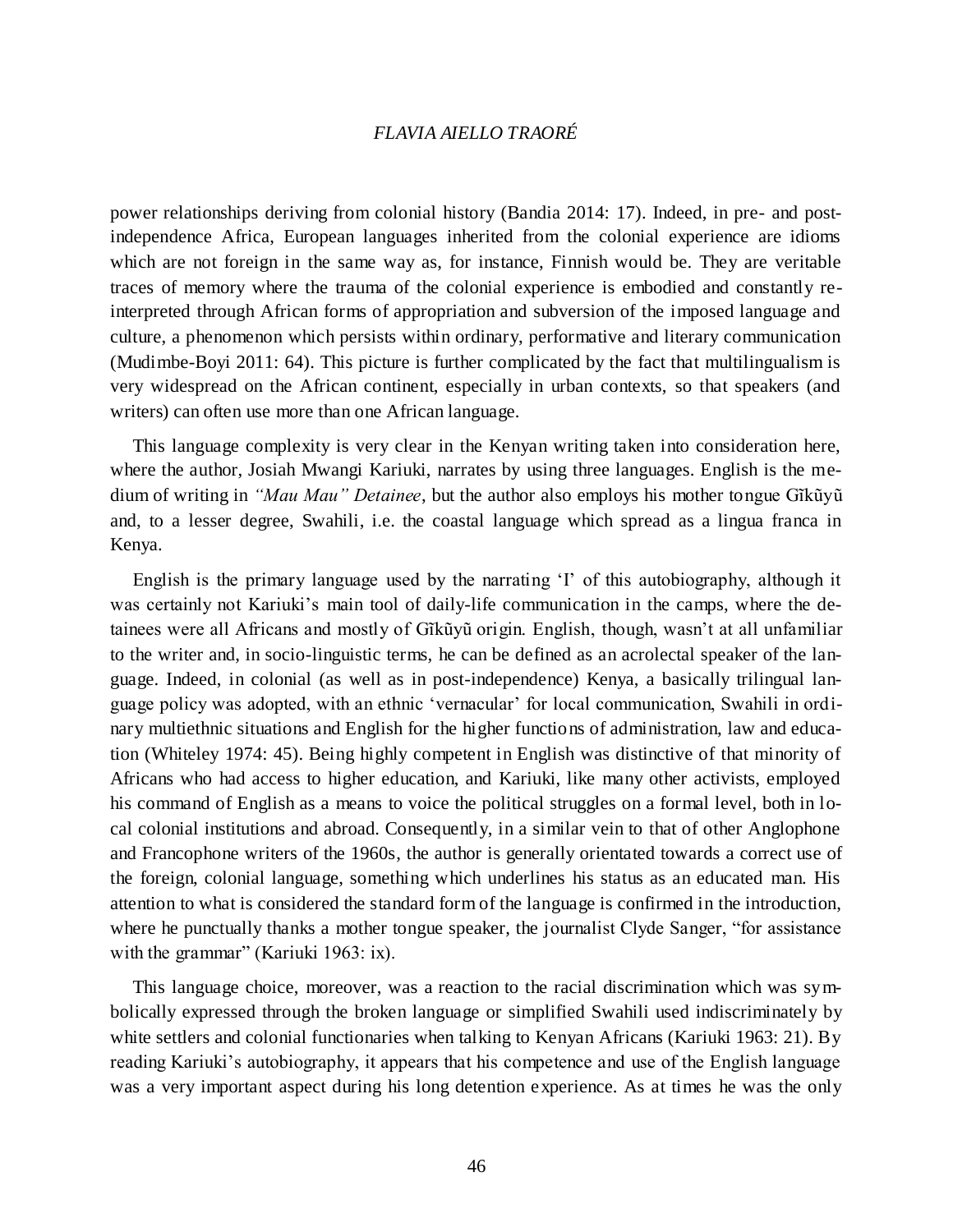educated detainee, Kariuki frequently resorted to his knowledge of English in order to defend the rights of the prisoners, for instance when interacting with British camp authorities or when writing letters of complaint to Kenyan authorities and UK politicians, which were smuggled out of the camp with the complicity of some guards (Kariuki 1963: 101).

Gĩkũyũ, which was most likely the primary medium of interpersonal communication for the detainees, is widely used by Kariuki in his memoir. The mother tongue is prevalently used didactically and "ethnographically", and associated with various cultural referents (with the Gĩkũyũ words followed by the English translation or vice versa). The author often quotes single Gĩkũyũ terms which refer to material objects, such as *gathii* (goatskin cloak; 5), *ndua* (calabash), *kiondo* (basket; 18), to social roles, such as *muhiki* (bride; 32), or *athoni* (the term a bridegroom uses for his wife's brothers and sisters; 54); to rituals, such as *Ndemwa Ithatu* ('the three cuts', name of the oath of unity to the 'Mau Mau' movement; 31), or *Njohi ya mwana* ('the beer party for the child that is lost', a ceremony for the bridegroom and the old men of the wife's clan; 63); and to cultural concepts, such as *giteo* (respect; 74) or *gitati* (communal labour; 142). Proverbs are used frequently in the account, generally with a literal translation and a further explanation, such as in the following example, where Kariuki explains the decision taken by the detainees, when the Emergency was over, not to allow any revenge on the Home Guards (1963: 38-39):

We have a Kikuyu proverb, *Tutikuhe hiti keeri*, which is to say, "Let us not give a hyena two meals". When a man was killed in olden times, his body was given to the hyenas. To kill his killer as well would help no one except the hyenas and so we did not do this.

The use of this language appears to stress cultural identity and, simultaneously, to communicate an African imaginary to a British audience. Furthermore, it appears that the use of the Gĩkũyũ language was perceived of by Kariuki and other activists as a fundamental tool for nationalist propaganda in Gĩkũyũ areas. For instance, Kariuki recalls the use of Gĩkũyũ news-sheets and that he had to "translate into Kikuyu the K.A.N.U. constitution and we would then distribute duplicated copies of it throughout the district" (1963: 169). In the autobiography a number of Gĩkũyũ songs which call for the liberation of the country are also quoted. Some of them are in praise of the forest fighters, such as *Rwimbo rwa Kimathi* (The song of Kimathi; ibid.: 121), and others pay tribute to Kenyatta, for instance *Rwimbo rwa Kapenguria* (The song of Kenyatta at Kapenguria; 145). Moreover, the Pan-African spirit of the times is exemplified by the Gĩkũyũ song *Rwimbo rwa Africa* (Song of Africa; 123), composed by Kariuki himself in honour of the independence of Ghana in 1957.

Swahili is also used throughout the text of *"Mau Mau" Detainee*, although to a lesser extent than Gĩkũyũ. Kariuki mainly employs single Swahili words, for instance *kipande* (registration card; Kariuki 1963: 11), *shamba* (plot for cultivation; 25), *posho* (food ration; 46), *majengo*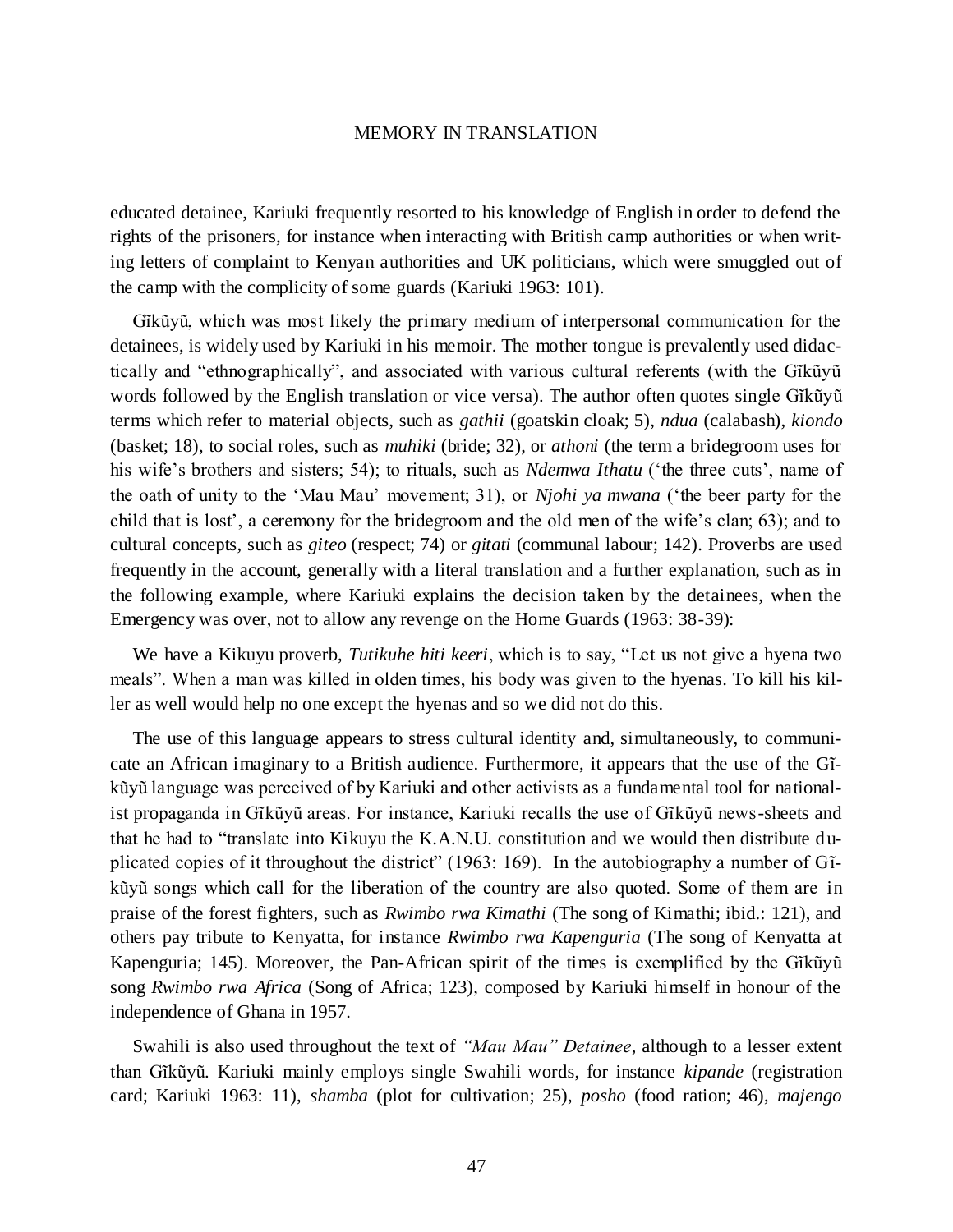('buildings', in this context name of Nyeri's township; 149), and *kiboko* (whip; 152). Other examples are titles of newspapers, such as *baraza* (veranda, room for discussion; 16); nick-names given to guards or officials, like *Mapiga* (the hitter; 67), *Baba* (father; 158) or *Bwana Kali* (Mister Fierce; 164); and honorific names, like *mzee* (old, respected person), which Kenyans often give to Kenyatta (Kariuki 1963: 22). In the memoir there are also some short sentences in Swahili, like Kenyatta's description of Lodwar's camp as *Uhuru na Vumbi*, "Freedom and dust" (Kariuki 1963: 125), or the orders shouted to Kariuki, *Simama, simama*! (Get up, get up!), and *Amka, amka!* (Wake up, wake up!), in a dramatic scene where he is threatened, told not to write any more letters and risks being shot down (Kariuki 1963: 76). The author also once quotes a proverb in Swahili, *Usimuamini mtu ikiwa hamjamaliza gunia la chumvi pamoja* (Never trust somebody until you have finished a bag of salt together, Kariuki 1963: 109).

Moreover, the author refers from time to time to the various important roles of this language. For example, when recalling his personal and political experience before being arrested, Kariuki recounts the first time he heard a public discourse by Kenyatta and how his level of competence in Gĩkũyũ and Swahili impressed the audience: "He [Kenyatta] was mixing Kikuyu and Swahili words in a wonderful way." (Kariuki 1963: 11). Swahili is viewed as a means for nationalist mobilisation, not only at public meetings, but also through the mass media. Kariuki comments, for instance, on the popularity of a Swahili lyric by H. Ambu Patel, a composer of Indian descent, which "beautifully expressed our national aspirations" (Kariuki 1963: 150). The importance of the Swahili press is also recurrently stressed by the author. He recalls the role of independent broadsheets such as *Habari za Kenya* (News of Kenya, where he worked as an editor, Kariuki 1963: 152) and of the official weekly *Baraza* which, together with the Anglophone press, was a precious source of information during the years spent in detention.

One of the police constables [...] arranged for two newspapers, the *East African Standard* and *Baraza*, to be sent to the camp for me un-der his name. One of my jobs was to translate these into Kikuyu for the other detainees. (1963: 48)

Kariuki not only read the news, but acted as an intermediator by translating from English and Swahili into Gĩkũyũ, in order to spread information to those detainees whose competence in speaking and/or reading languages other than Gĩkũyũ was limited. This circumstance confirms the importance of translation in the experience of educated Africans, not only as writers targeting a restricted readership (mostly foreign in the 1960s), but also in their role as public figures or political activists who facilitated the diffusion of knowledge in society through ordinary communication.

Finally, the author underlines more than once the function of Swahili as a means of interethnic communication, not only within the camps, particularly in talking to the guards, but also with the people living around the places of detention. This is, for instance, the case of the Tur-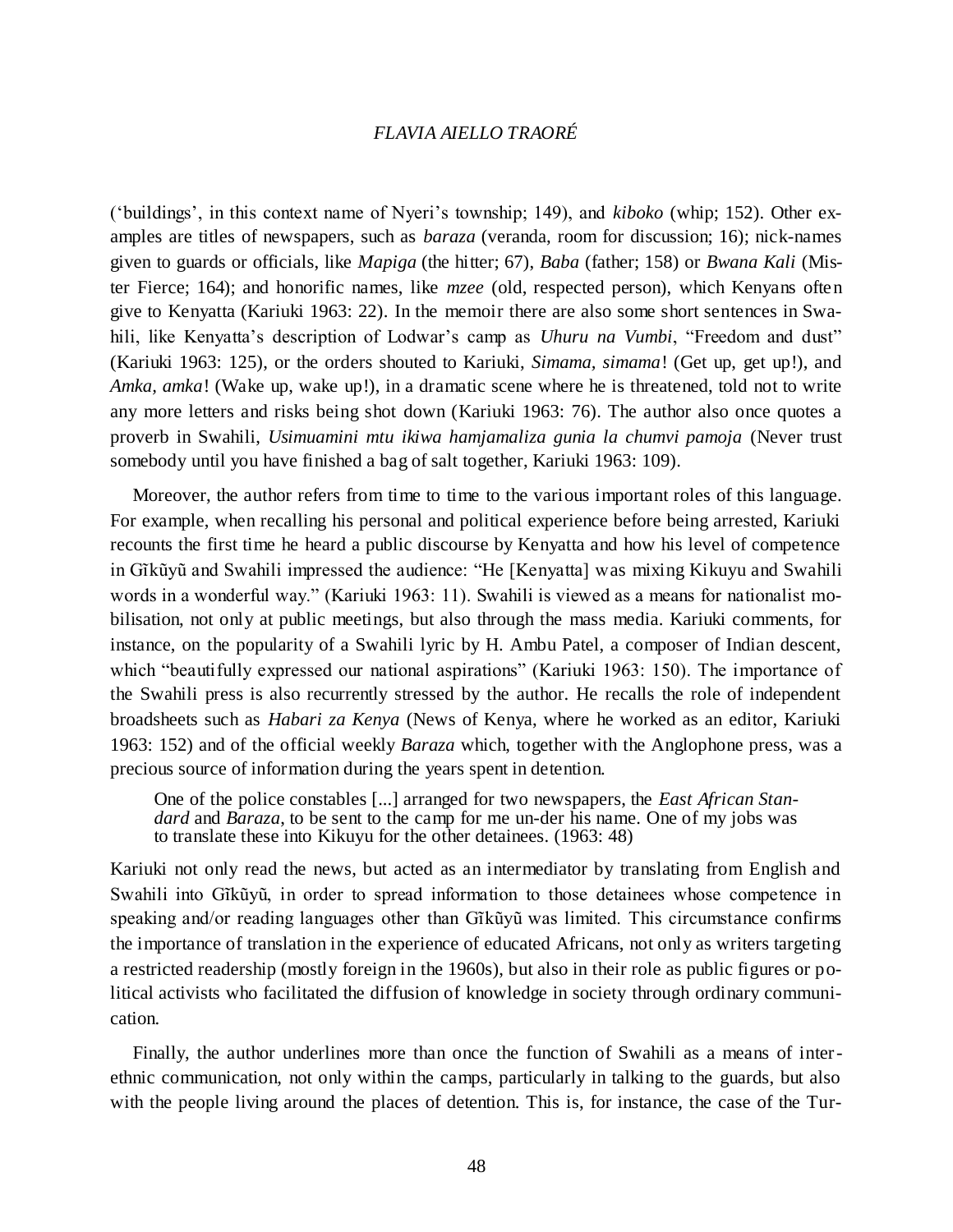kana and Samburu, who lived near the Kowop's detention site and with whom the detainees had amicable relations: "I had one particular Turkana friend called Ashakala, who was a rich and clever man and had once been in the army. His Swahili was excellent" (Kariuki 1963: 49).

Recognition of Kariuki's understanding of the value of Swahili can definitively help in drawing an overall picture of the context in which the Swahili translation of "*Mau Mau" Detainee*  took shape.

## **Translating into Swahili after Uhuru:** *Mau Mau Kizuizini* **(1965)**

The translation of *"Mau Mau" Detainee* into Swahili was published in 1965 under the title *Mau Mau Kizuizini* ('Mau Mau in Detention') by the East African Publishing House (EAPH). The translation was done by Joel Maina, also author of A Tourists' Guide to Everyday Swahili (1970). EAPH was a semi-state company which had been started that very year by a group of academics who constituted the East African Institute of Social and Cultural Affairs, in association with the British publisher André Deutsch (Chakava 1996: 9). The period after independence was one of change in the domain of Kenyan publishing. With the exception of a few in-dependent publishers, it had been mainly owned by non-indigenous actors, i.e. missionaries and British colonial institutions such as the East African Literature Bureau, in colonial times (Ogechi & Bosire-Ogechi 2002: 170). Besides a number of foreign publishers, such as Longman and Heinemann who set up Kenyan branches in 1965, a number of indigenous companies also emerged in the post-independence years, principally as a result of the new gover nment's interest in education. The Jomo Kenyatta Foundation (JKF) was started in 1964 and several other new publishers, either private (such as Equatorial Publishing, Shungwaya Press and many others), or governmentbacked like the East African Publishing House, appeared on the scene (Ogechi & Bosire-Ogechi 2002: 171).

EAPH was expected to provide a venue for intellectuals and creative writers who might have been rejected by multinational outlets because of differences in aesthetic taste or ideological interest (Gikandi & Mwangi 2007: 151). The partnership with André Deutsch, though, did not last because of differences arising from publishing policies (Chakava 1996: 9). EAPH had two main related objectives: first, to cater more satisfactorily to the academic and general educational needs of the local communities by emphasising the value of African heritage and historical memories and, secondly, to translate key texts by African authors and a few foreign works into Swahili. Examples of Western writings translated into Swahili in those years are The Prince, the 16th century political treatise by the Italian author Niccolò Machiavelli (published in Swahili under the title *Mtawala*, 'The Ruler', 1968), *Animal Farm* (1945), the allegorical novella by George Orwell (*Shamba la Wanyama*, 1967) and *Born Free* (1960) by Joy Adamson (*Simba Kaishi na Wanadamu*, 1966) . EAPH also published the Swahili translations of a number of contemporary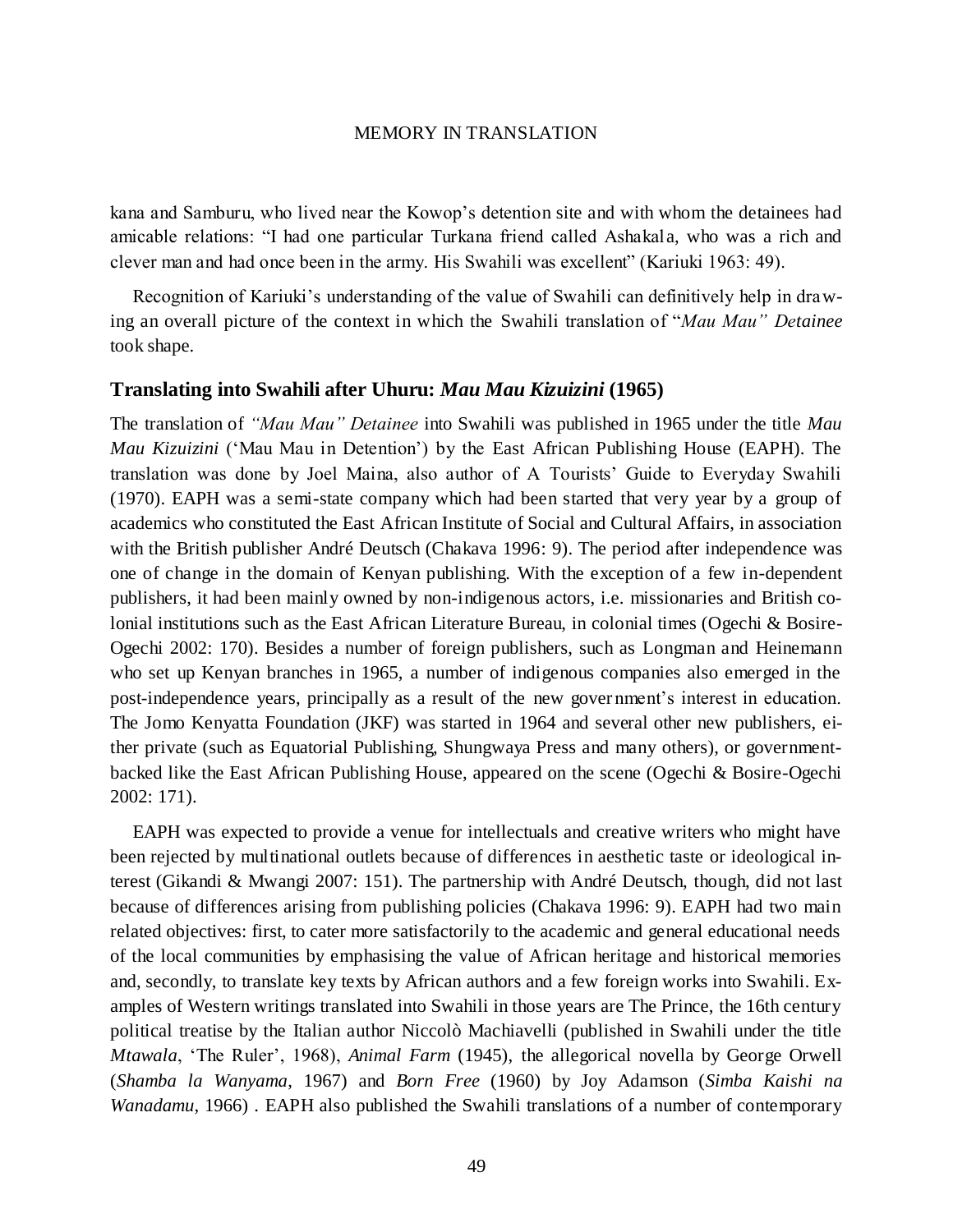African works. Examples of these are Cyprian Ekwensi's *An African Night Entertainment* (1962), published in Swahili under the title *Tafrija ya Usiku* (1966), and Chinua Achebe's *No Longer at Ease* (1960), translated as *Hamkani si Shwari Tena* (1972). Along with *Mau Mau Kizuizini*, the translations of two other memoirs by Kenyan leaders, namely *Facing Mount Kenya* (*Naushangilia Mlima wa Kenya*, 1966) by Jomo Kenyatta, and *Freedom and After* by Tom Mboya (*Uhuru ni Mwanzo*, 1966), are amongst the non-fictional Kenyan works translated into Swahili. With regard to Kenyan creative writing, in the 1970s EAPH published the Swahili translations of two well-known works by Kenyan authors, namely *The River between* (1965) by Ngũgĩ wa Thiong'o (*Njia Panda*, 1974, lit. 'Crossroads') and *The Song of Lawino* (1966) by Okot p'Bitek (*Wimbo wa Lawino*, 1975).

Just like the initiative to publish educational and fictional titles in Swahili and other indigenous languages, the decision to translate foreign language texts into Swahili was meant to make more books accessible to more people in Kenya. In reality, however, in those years this was a minority stand which did not correspond to the prevailing developments in language policies during late colonial and immediately post-independence years. After being widely used in tandem with English and the other indigenous languages (which were only used in the first years) as both a subject and a medium of instruction in primary education up to the 1940s, Swahili was, in fact, progressively abandoned during the 1950s. English was endorsed as the only language of instruction and pupils were even punished for using their mother tongue or the Swahili lingua franca in the school compound (Ngũgĩ 2009: 27).

After independence and following the recommendations expressed in the 1964 Kenya Education Commission Report (the so-called "Ominde Report"), English was again declared the medium of instruction in primary, secondary and tertiary education. Kenya's indigenous languages continued to be confined to domestic communication and neglected in education. Swahili only obtained the status of a 'national language' (and not an equivalent official language) as late as in 1974. No resources were allocated for its effective teaching until the 1980s when it was acknowledged as a compulsory and examinable language (Ngũgĩ 2009: 30-32).

Therefore, in the period after Uhuru, publishing creative writing and translations in Swahili was mostly an ideological option which called for the promotion of a major African language of communication. Notwithstanding its marginalisation in formal areas, primarily due to processes of migration and urbanisation, the use of the Swahili language had nonetheless expanded in Kenya during colonial times. As it was used in the heterogeneous urban communities, it also became the language of workers' movements and had an important role in nationalist mobilisation (Karangwa 2006: 73).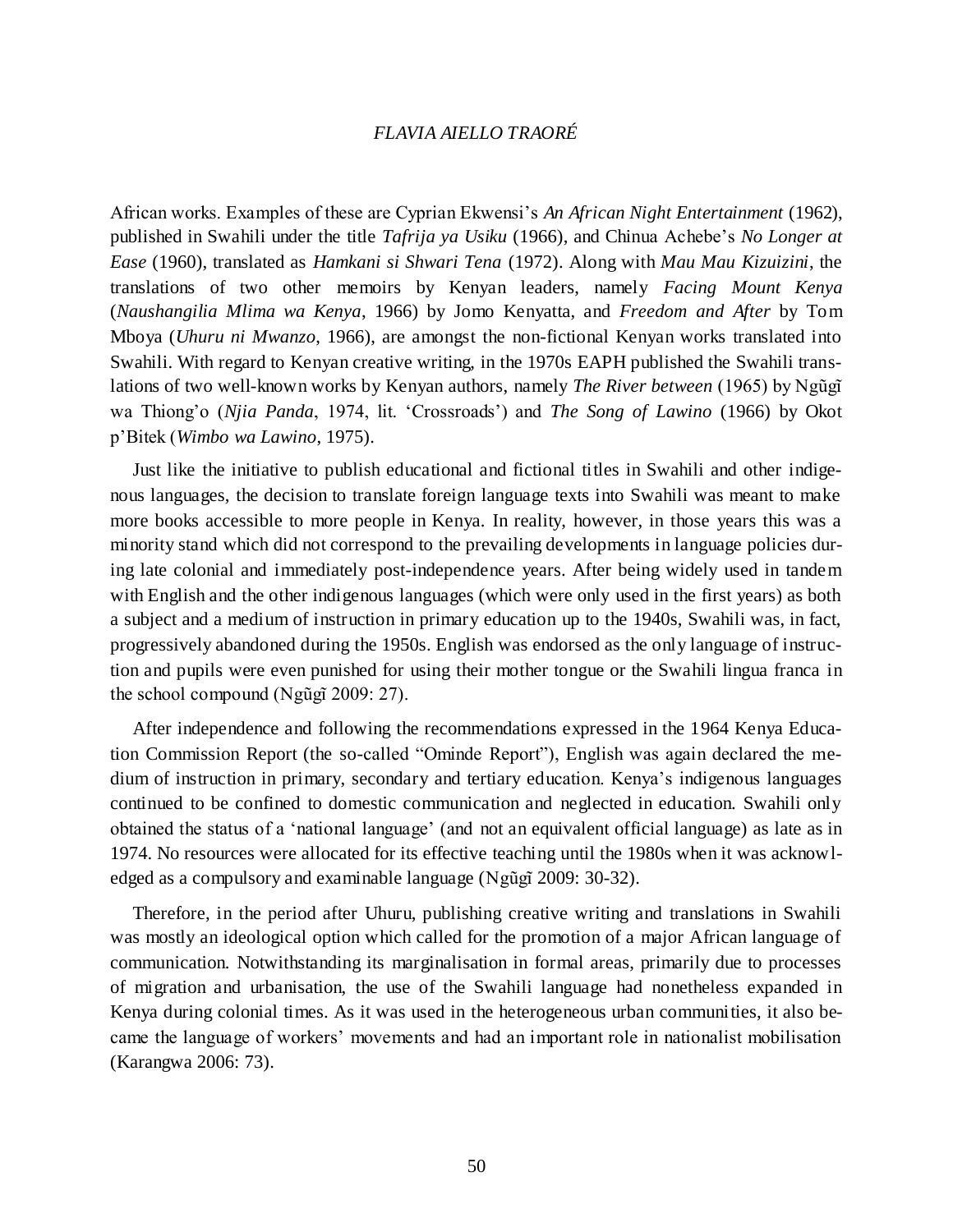As shown in the previous section, this understanding of Swahili as an important means of communication and nationalist mobilisation in Kenya also emerges very clearly in the work considered here, Maina's Swahili translation of Kariuki's *"Mau Mau" Detainee*.

Apart from entrusting the main text to a translator, the process of publishing a translation also involves making a decision with regard to the 'packaging' or paratext of the book, i.e. preface, dedications, book cover, illustrations, etc. The role of the translator may or may not be crucial in the ultimate choices concerning the verbal parts of the paratext, although these have a central role in gaining readers' attention. As observed by Watts (2005: 19) with regard to francophone literature, the paratextual elements of Western-language post-colonial books carry out another important function beyond those identified by Genette (1997:2), i.e. to attract readers and to function as an explanation or guidance. This additional function can be under-stood as one of intralingual cultural translation, especially in the case of editions which target mostly metropolitan readerships. Thus, paratext acts as a form of instruction and mediation, sometimes suggesting allegiances, intentions or perceptions regarding sensitive issues which the text may possibly not contain (Watts 2005: 20).

These observations also apply very well to the paratext of "*Mau Mau" Detainee*, which helps to convey Kariuki's memory of the collective experience in British detention camps, and, more in general, of the period of Kenyan decolonisation, to a potential metropolitan audience. For instance, the use of the expression Mau Mau between quotation marks in the title may be interpreted as a form of compromise. On the one hand, it conveys the point of view of the British audience and Kenyan settlers who employed this term (more or less as a synonym for terrorist) to refer to anyone who belonged to the movement for land and freedom. On the other hand, by underlining the fact that the term is quoted from Others' discourse, it also expresses the perspective of Kenyan intellectuals who contested this derogatory application of the language.

As hinted at before, Margery Perham's long foreword to the book also clearly shows the inte ntion to "translate" it for non-African readers, by stating the trustworthiness of this memoir and showing sympathy for the cause of Kenyan independence, while at the same time taking a distance from the actions of the guerrilla fighters and leaving space for other people's incredulity (with expressions such as "My personal impression is not enough to authenticate this record. Others will make their own decisions", Perham 1963: xii). The author also at-tempts to stress her impartiality by providing the readers with a list of further readings, such as government reports, historical surveys by Kenyan authors and foreign academics and two novels about the emergency years by white settlers, namely Elspeth Huxley's A Thing to Love (1954) and Robert Ruark's Something of Value (1955). Finally, even the cover of the book seems to communicate a sense of 'neutrality', given that it is a stylised representation of white barbed wire over a grey background.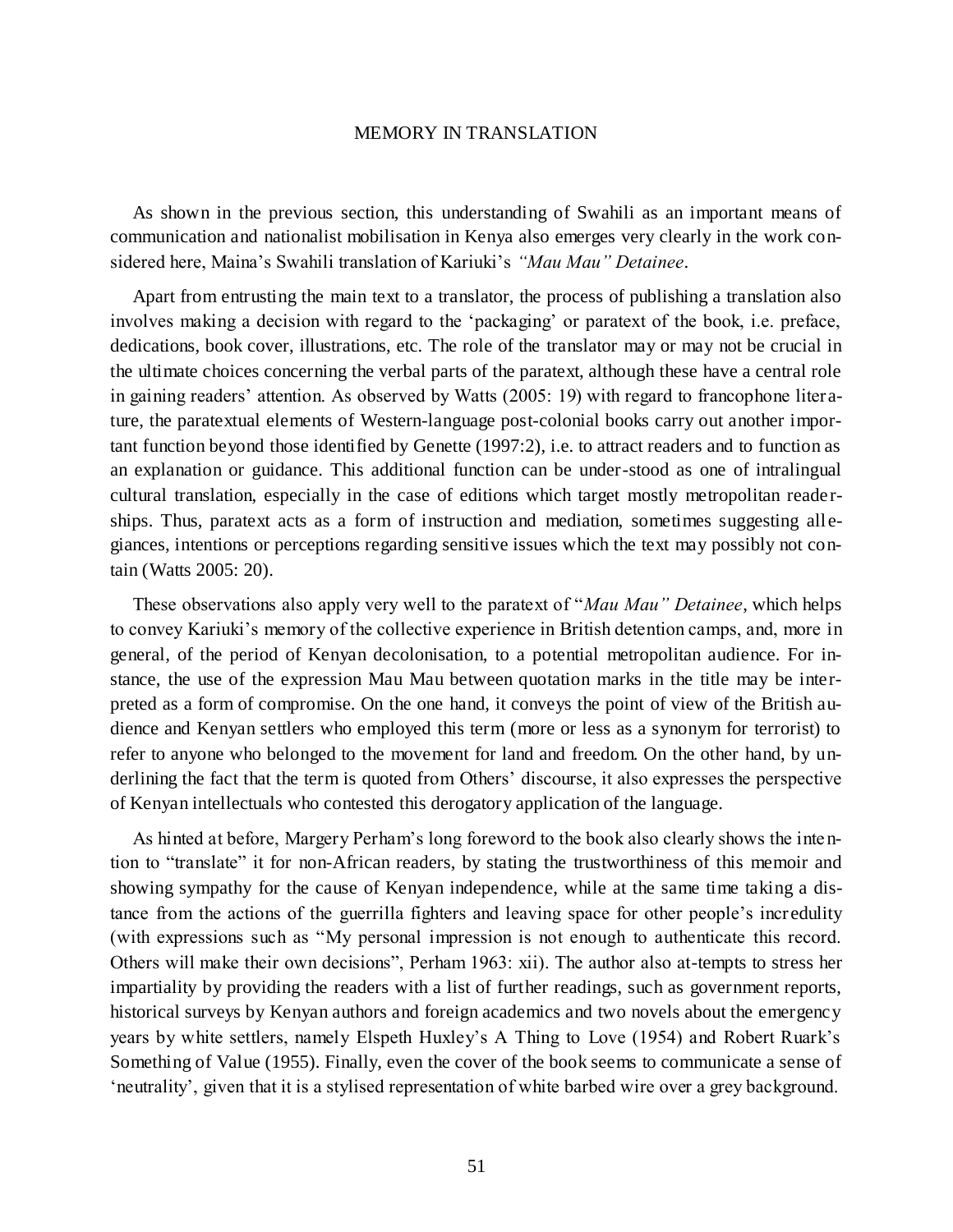Having referred to these aspects of the paratext of *"Mau Mau" Detainee*, it is interesting to see how these elements have been handled in the Swahili version, which mainly targets an African audience. Substantial changes can be observed in the cover to the Swahili edition. The main motif of barbed wire has been maintained, but the rest is different: the background is orange, with a stylised African man's face stretched over the front and back of the cover. His eyes are formed of suns, which suggest the idea of longing for freedom (an image employed also in the title of Ahmadou Kourouma's well-known novel, *Les soleils des indépendances* ('The Suns of Independence', 1968). On the back cover a picture of the author with a short biography has been added.

With regard to the discursive parts of the paratext, the first thing that captures one's attention is the absence of quotation marks around the word Mau Mau, a sign that it had been assimilated into the ordinary lexicon of Swahili. In this sense, the Swahili title seems to convey a more 'grass roots' perspective, i.e. an appropriation of this colonialist term which neutralises its negative implications through everyday communication.

Another variation in the paratextual structure is the fact that, unlike the acknowledgments, the preface of the book has not been translated at all. Not only has Perham's foreword been dropped, being considered inadequate by the new publishers, as it was essentially conceived for European readers, but it hasn't been substituted by another preface, thus giving the reader a more immediate access to the main text. In synthesis, whereas the paratextual elements in the source edition act as a mediation or 'translation' of the European-language African text towards a potential foreign readership, their transfer into the Swahili version suggests an attempt to 're-translate' the core text so as to localise it within the East African arena.

The central text of *Mau Mau Kizuizini* is the result of a process which could be defined, to use Paul Bandia's words, as a sort of "double transposition" (Bandia 1993: 8). The critic has used this definition in reference to African literature which is written in a Western language and then translated into other foreign languages. However, the term may also be applied in our case because it emphasises a twofold translation activity: first, the intercultural and multi-lingual work within the source text itself, and then, the interlingual translation into a new text.

Though Bandia's formula implies two stages of intercultural translation, in our case, where the re-encoding of the foreign-language Kenyan work is carried out into an indigenous language, the interlingual translation does not correspond to a true intercultural transfer, but rather to a sociocultural shift aimed at promoting readership in a major African language. Consequently, this translation re-articulates the language complexity of *"Mau Mau" Detainee*, with Swahili working as the main language of the narration. One of the effects of this process is that the scenes where Swahili plays a central role (and is quoted literally) become more direct in the translated version, such as in the following example: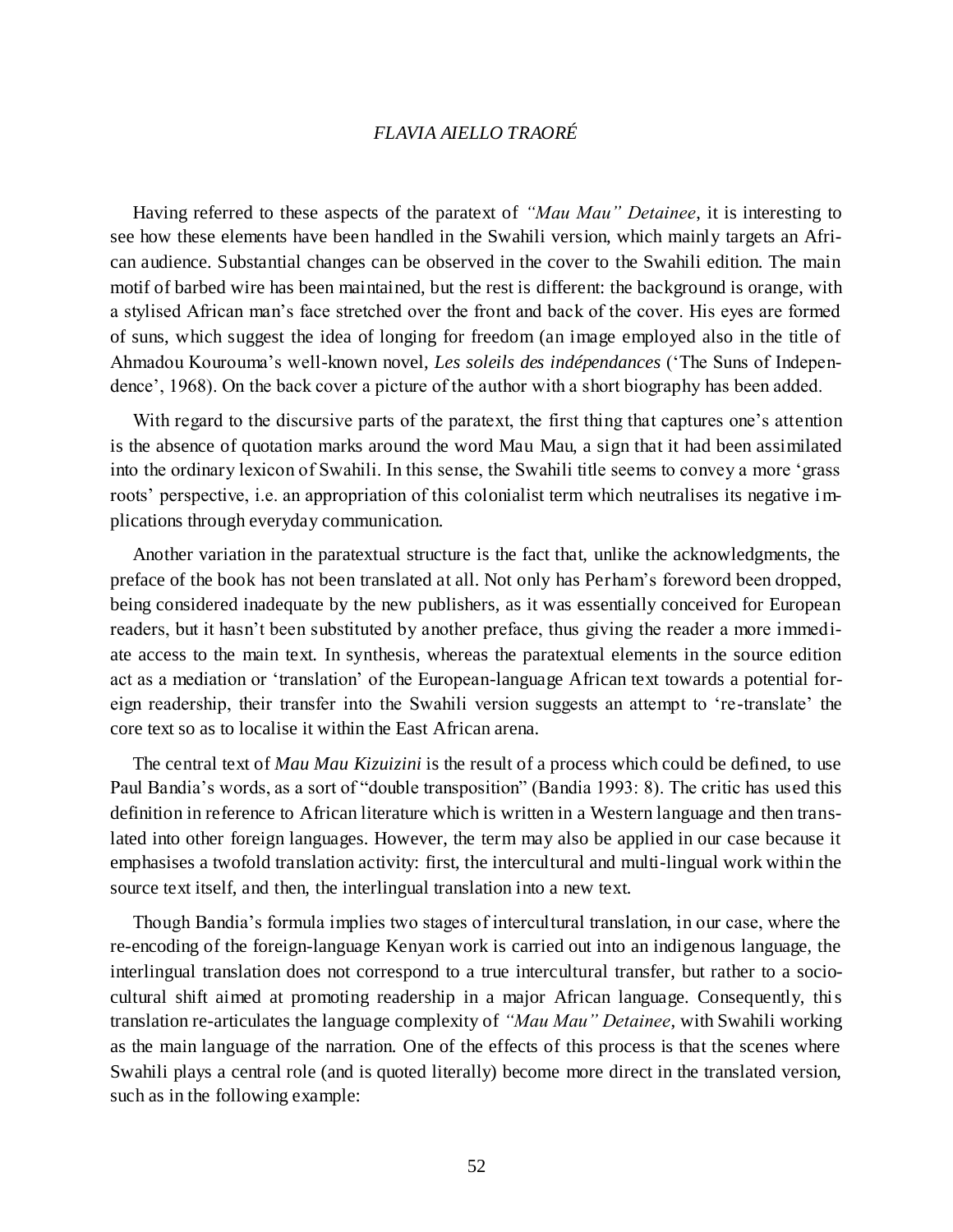The Seychellois first ordered us to say Ma Ma Mba: now these are meaningless syllables in Swahili so we repeated them exactly, although we knew perfectly well he was trying to make us say the Swahili for "Mau Mau is bad" – "Mau Mau mbaya."(Kariuki 1963: 59)

*Yule Shelisheli kwanza alituambia tuseme "Ma Ma Mba": sasa haya yalikuwa maneno yasiyokuwa na maana na tuliyarudia kamili ingawa tulijua kuwa alikuwa akituambia tuseme kwa Kiswahili kuwa Mau Mau Mbaya.* (Kariuki 1965: 50)

Here, the moral resistance of the detainees is marked through their language competence as opposed to language ignorance. This means of symbolic self-defence was also performed by the detainees through some plays on language in Swahili which they used in order to turn up-side-down and creatively oppose the language used by the guards and the colonial officers when giving orders and humiliating the prisoners:

We were then told to say "Dedan Kimathi and Stanley Mathenge will be finished in the forest."[...] Fortunately the Swahili word for "flourish" (*ishi*) is very similar to that for "finish" (*isha*) so by mumbling in deep voices we managed to disguise this one easily enough. (Kariuki 1963: 59-60)

*Baada ya hivyo, tuliambiwa kusema: "Dedan Kimathi na Stanley Mathenge wataishia msituni." [...] Lakini bahati ni kuwa neno ishi linasikika kama isha, na kwa hivyo tukisema kwa sauti ya chini tuli-wahi kuchanganya maneno hayo mawili*. (Kariuki 1965: 51)

The particular form of interlingual intra-national re-encoding which takes place in the Swahili versions of Anglophone Kenyan works renders the general distinction between translation strategies of "foreignisation" and "domestication" as formulated by L. Venuti (1995: 20) only partially applicable. In his study, indeed, the idea of translation is basically associated with texts which are 'foreign' both from the linguistic and geo-cultural point of view.

Hence, the domesticating approach moves the foreign text towards the target language and culture, so that the audience will find it immediately recognisable and familiar, while the foreignising approach is practised by a closer adherence to the source text, thus introducing elements which are unfamiliar to the target readers. The foreignising strategy, in this context, results in making the work of the translator more visible.

When considering the case in point, though, that is, the translation of a text originated in the same multilingual country of the target audience, the foreign source language(s) cannot, in my view, be rightly defined as 'unfamiliar'. So, even if Joel Maina frequently used in his work a strategy of foreignisation in the sense of preserving many traces of the foreign source languages, i.e. English and Gĩkũyũ, this practice does not really produce an effect of unfamiliarity and strangeness to the target Swahili readers, who are exposed to multilingual communication on a daily basis. In this case, consequently, the technique of foreignisation does not make the Swahili translator more perceptible.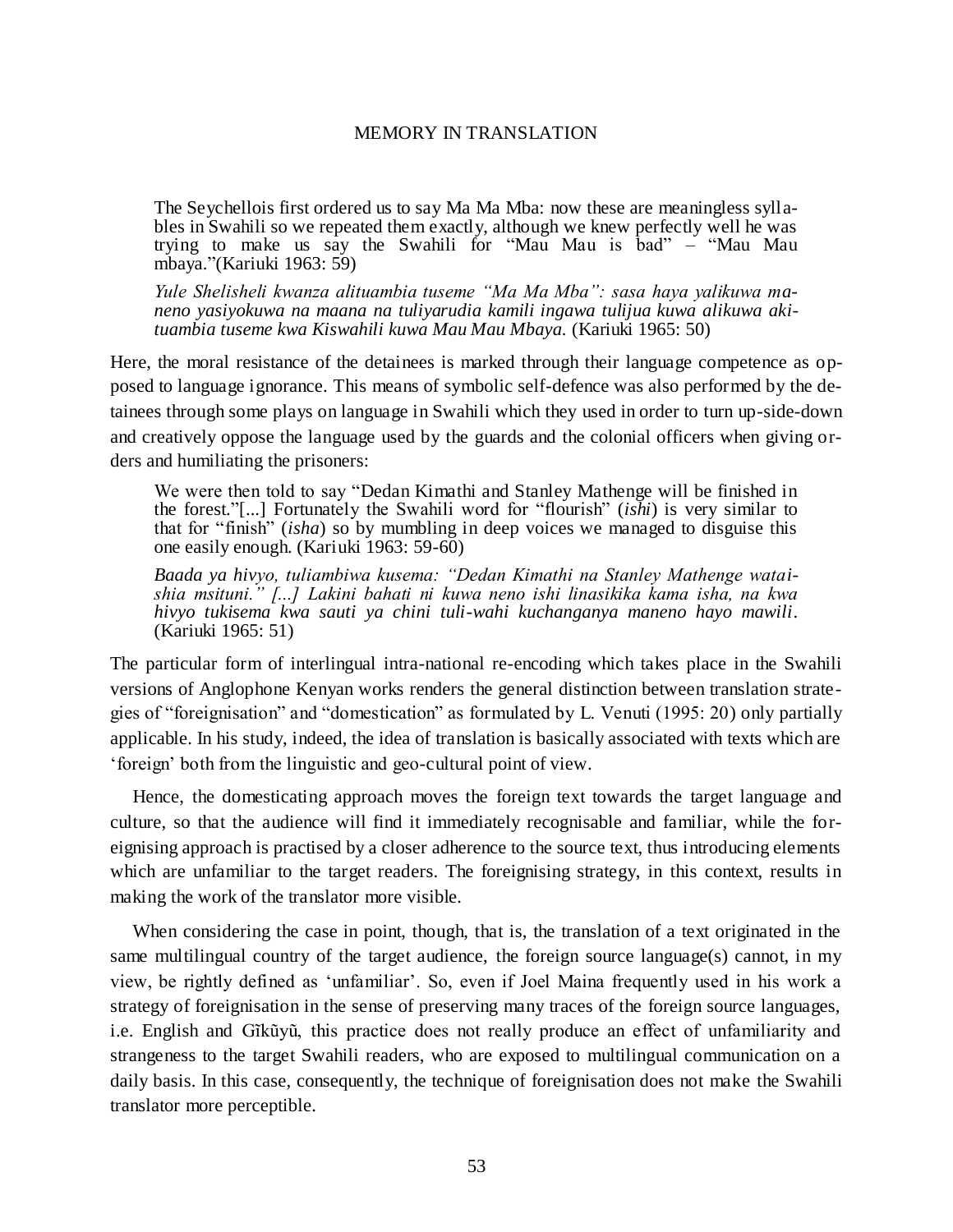Joel Maina has preserved in the translated text a large number of the Gĩkũyũ expressions employed by the author, especially cultural lexicon and proverbs which, as observed in the previous section, function mainly as cultural identity markers. The Swahili translation, like the source text, is thus interspersed with numerous Gĩkũyũ words, translated into the target language like in the original text, such as *gathii* (*vazi langu la ngozi*/goatskin cloak: 2), *atiiri* (wachugaji/mentors: 29), and Muthamaki (*jina linalopewa mtu ambaye amejionyesha kuwa kiongozi wa maumbile na mwenye hekima kwa njia ya misemo yake katika majadiliano ya faraghani*/name given to someone who has proved himself a natural leader and a wise man by his contributions to public debates: 45). Gĩkũyũ proverbs are also generally preserved in the Swahili edition, once again following the translation given in the original text. For instance, the proverb quoted in the above section is translated as follows:

Tunayo Methali ya Kikuyu inayosema: Tutikuhe hiti keeri, ambayo ni kusema "Hatutampa fisi mara mbili". Wakati mtu alipouawa hapo zamani, mwili wake ulipewa fisi. Kumwua yule aliyemwua kwa kuli-piza kisasi hakungemsaidia mtu isipokuwa fisi, na kwa hivyo hatukujilipiza kisasi. (Kariuki 1965: 34)

The Swahili translator has also retained a few English expressions which are well known in common Kenyan speech, such as "native reserves" (Kariuki 1965: 2) or "nubian gin" (Kariuki 1965: 6). In some cases, the translator opts for giving the Swahili translation of the English word, but leaves the original term in parentheses for clarity, for example *Nyanda za Juu za Weupe* (White Highlands; Kariuki 1965: 2), or *Walinzi wa Nyumbani* (Home Guards; Kariuki 1965: 32). These instances show that translating an expression into Swahili does not necessarily make it more familiar to the target readers. In this case, keeping closer to the foreign source text not only does not create an effect of strangeness, but, on the contrary, may help to denote the Swahili phrase in more familiar terms. These English expressions, true linguistic traces of colonialism, are, in fact, painfully well-known to the Swahili-speaking audience of Kenya.

Throughout the translation process, the translator of *"Mau Mau" Detainee* into Swahili has negotiated between the above-mentioned strategies of adherence to the foreign language text and some forms of domestication, as is common in translation practice. Joel Maina, indeed, seems to be not that much obsessed with the source text, while he is very much concerned with the target readership and orientated towards expressing what is assumed to be acceptable according to his aesthetic and ideological stand, which, in turn, cannot be totally isolated from the intellectual debates and patronage institutions surrounding him, as it has been observed by Hadjivayanis with regards to Tanzanian translators (2011: 288; 388).

The most significant examples of this attitude on the part of the translator are the frequent omissions in transferring the original text into the target language. Omissions, as remarked upon by Hadjivayanis (2011: 43), have become a regular feature in Swahili translation, either moti-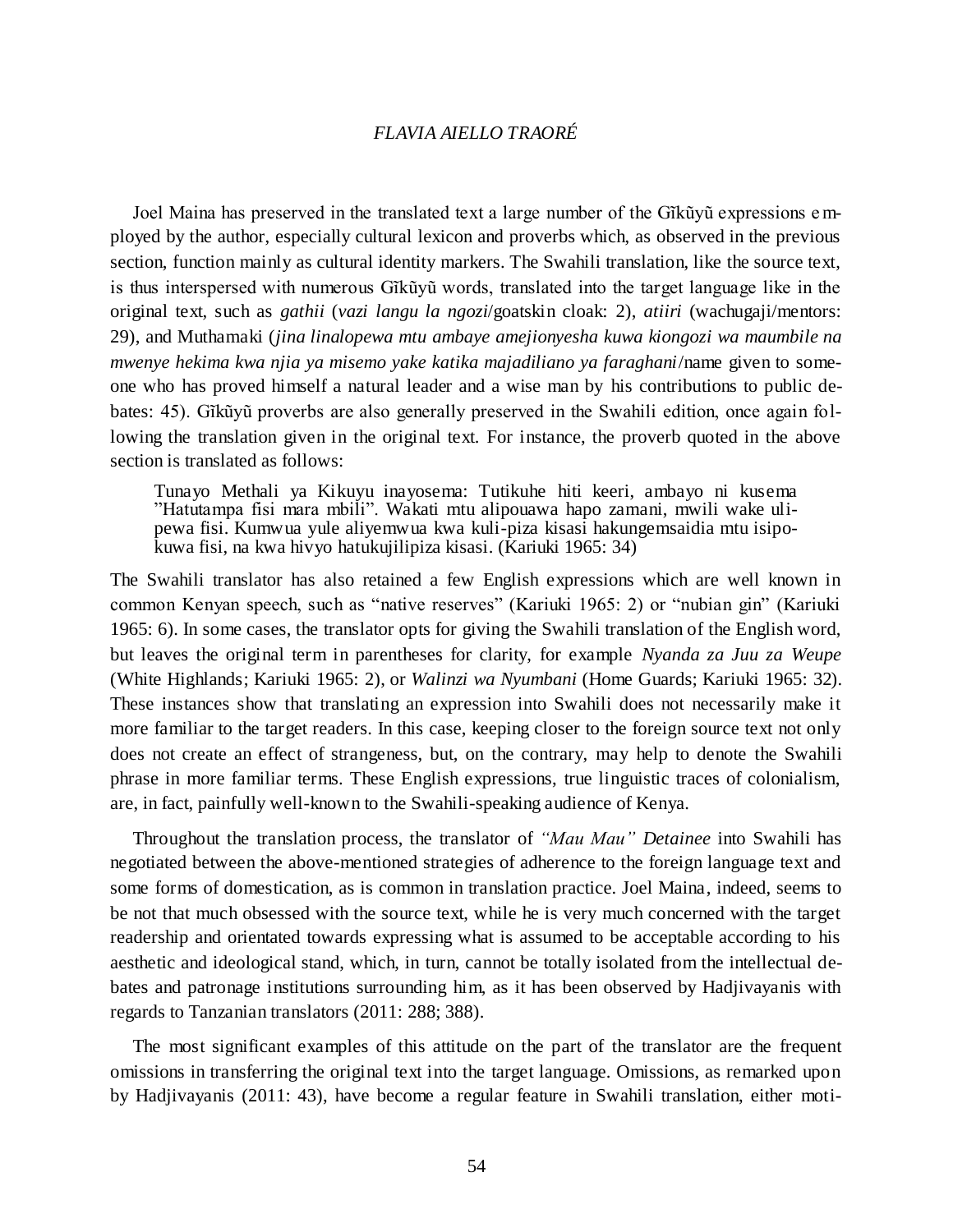vated by a lack of equivalence or by a form of domestication, which often displays the translator's reaction to the original text (2011: 298). In *Mau Mau Kizuizini*, apart from the absence of the preface of the original edition, which has already been remarked upon, some references to the ethnic identity of the author are not translated by Joel Maina, like in the following quotations where the Gĩkũyũ word, *guka*, and the adjective "Kikuyu" have been left out:

"Mugo Wabira, as my grandfather (*guka*) was called, owned at this time nearly four hundred sheep and goat." (Kariuki 1963: 2)

*Mugo Wabira, kama alivyoitwa babu wangu, wakati huu alikuwa na kiasi cha kondoo na mbuzi mia nne* (Kariuki 1965: 2)

"Up till the age of seven I led the normal life of a Kikuyu small boy of those days." (Kariuki 1963: 3)

*Mpaka nilipokuwa na umri wa miaka saba, niliishi maisha ya kawaida ya mtoto wa kiume wa siku hizo* (Kariuki 1965: 3)

Moreover, while in most cases the numerous Gĩkũyũ proverbs of the text are left in the original language, there are also a few examples of a Gĩkũyũ saying being domesticated and substituted with its Swahili translation, as in the following case:

"But we have a saying, *Nyina wa mundu ni ta we Ngoi wa keeri. '*The mother of a man is like a second God.'" (Kariuki 1963: 138)

*Tunayo methali isemayo kuwa "Mama wa mtu ni kama Mungu wa pili*."(Kariuki 1965: 119)

When it seems to be redundant or replaceable, in sum, less emphasis is placed on Gĩkũyũ affili ation in the text. This appears to be a tool used by the translator to reinforce a conception of nationalism as orientated towards non-tribalism and symbolised through the shift to Swahili, a major African language of communication and a potential national language. On other occasions, the omission of a few words in the Swahili edition can remould, to a certain extent, the implications conveyed in the source text:

"Many Europeans refused to talk to educated Africans in any language but their deplorably bad Swahili." (Kariuki 1963: 21)

*Wazungu wengi walikataa kusema Kiingereza kwa Waafrika walioelimika isipokuwa kwa Kiswahili*. (Kariuki 1965: 19)

By deleting the expression "deplorably bad" in the Swahili translation, the translator has reduced the intensity of the author's criticism towards the language use of European residents in Kenya. Indeed, Kariuki interpreted as a form of racism not only the settlers' habit of refusing to speak English to educated Africans, but also the fact that they were satisfied with expressing themselves in a simplified Swahili, a poor communication tool which, as observed by Johannes Fabian in reference to Katanga, was functional in stressing vertical relationships in a colonial context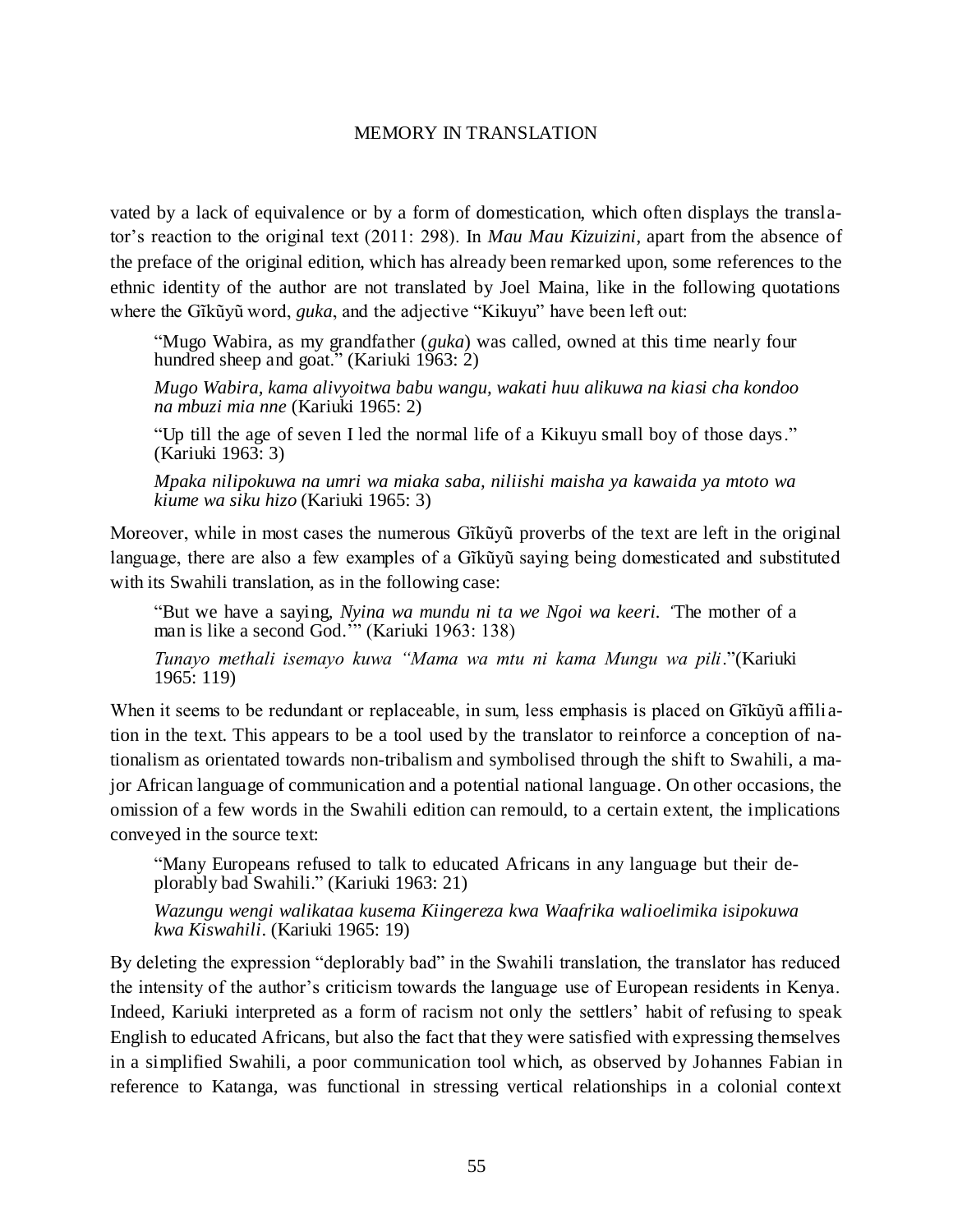(1986: 106-111). In this way, the author sharply underlined the complex interplay between colonial memory and post-Emergency reconciliation which is expressed throughout the memoir. By making Kariuki's observation much milder in the translation of this passage, the translator, for his Swahili-language readers, has achieved the effect of re-configuring this aspect of colonial memory into less problematic and more conciliatory terms, an intervention which seems to be more in tune with Kenyatta's call for national reconciliation 'without bitterness'.

## **Conclusion**

In the analysis of Kariuki's autobiographical work *"Mau Mau" Detainee* and its Swahili translation *Mau Mau Kizuizini*, which has been presented here, the concept of translation is approached from a dual standpoint. On the one hand, translation is understood as the intercultural practice occurring in Kenyan Anglophone writing and, from this standpoint, Kariuki's creative employ of multilingualism has been analysed as a way to express the complexity of communication and identity strategies in Kenyan society.

On the other hand, the paper approaches the interlingual translation aimed at conveying Kariuki's memories of the Mau Mau years to Swahili-language readers. Some of the translation strategies employed by the translator, Joel Maina, have been investigated by problematising the concepts of foreignisation and domestication in relation to the complex socio-linguistic context of Kenya. The analysis has revealed that the foreignising strategy adopted by the Swahili translator, who preserves many traces of the source languages in the target text, does not produce an effect of unfamiliarity and strangeness to the target readers, who are accustomed to multilingual communication. Rather, this practise preserves the language and socio-cultural complexity of the Kenyan context.

The Swahili translator, at the same time, displays a certain domesticating attitude. Through the interplay of paratextual modifications, Swahilisation of Gĩkũyũ expressions and omissions, Joel Maina appears to reach out to the target Swahili-speaking audience. Furthermore, and finally, sometimes the techniques employed by the translator help to re-configure, to some extent, Kariuki's memories of the Mau Mau years, in particular by emphasising the non-tribal dimension of nationalism, and by presenting Kariuki's sharp criticism towards the European's language use in a milder, less problematic form, which appears to mitigate Kariuki's critical understanding of the complex relationship between colonial memory and post-independence nation building in Kenya.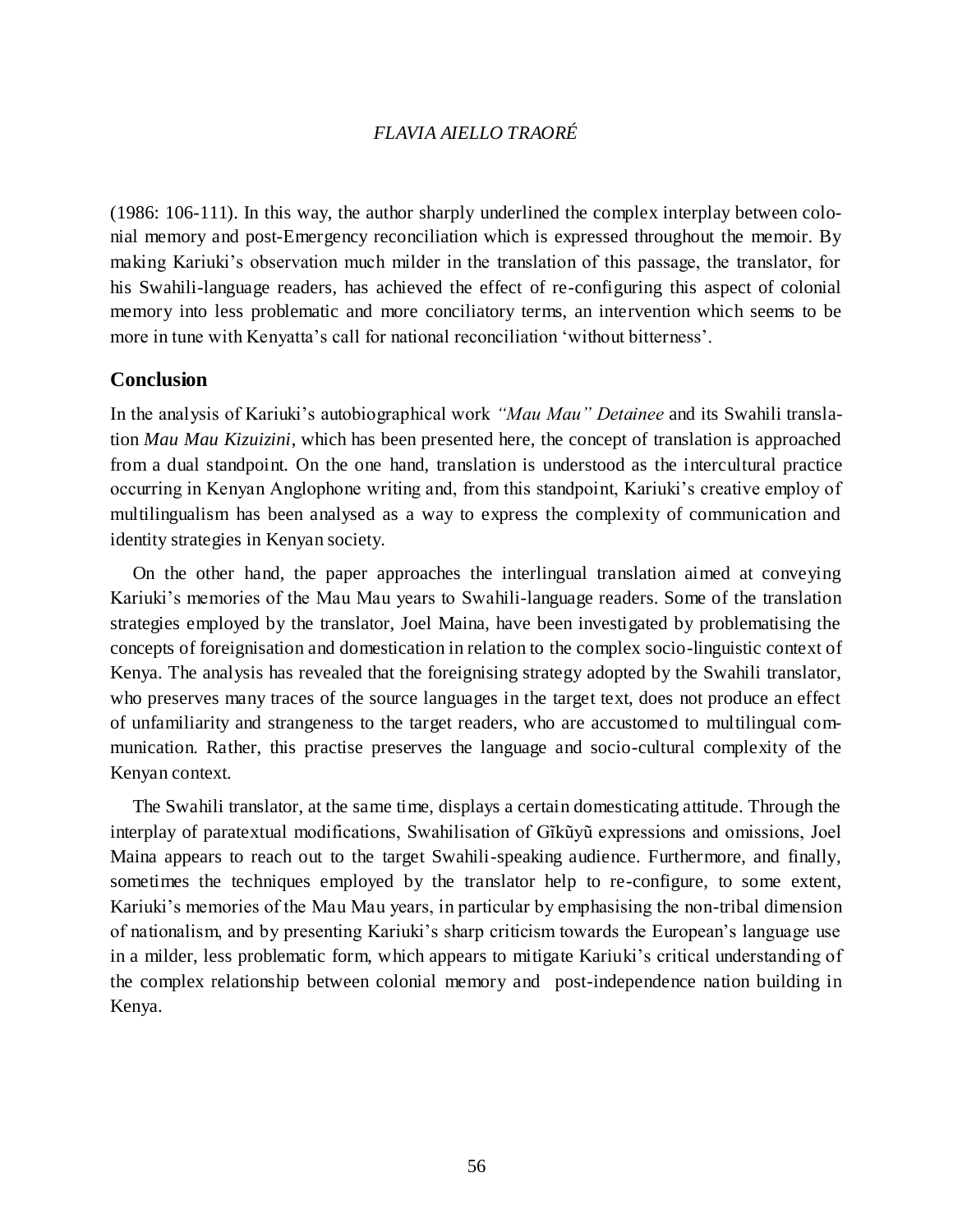## **References**

- Bandia, Paul. 1993. Translation as Culture Transfer: Evidence from African Creative Writing. *Traduction, Terminologie, Rédaction*, 6, 2: 55-78.
- Bandia, Paul. 2014. *Translation as Reparation. Writing and Translation in Postcolonial Africa*. New York: Routledge.
- Barnett, Donald L. & Karari Njama. 1966. *Mau Mau from within*. London: McGibbon.
- Bassnett, Susan & Harish Trivedi. 1999. Introduction. *Of Colonies, Cannibals and Vernaculars. Post-colonial Translation. Theory and Practice,* ed. by Susan Bassnett & Harish Trivedi. New York: Routledge. pp. 1-18.
- Bertoncini Zúbková, Elena, Gromov, Mikhail D., Khamis, Said A.M. & Kyallo W. Wamitila. 2009. *Outline of Swahili Literature. Prose Fiction and Drama*. Leiden & Boston: Brill.
- Boone, Catherine. 2012. Land Conflict and Distributive Politics in Kenya. *African Studies Review* 55: 75-103.
- Chakava, Henry. 1996. *Publishing in Africa. One Man's Perspective*. Oxford: Bellagio Publishing House.
- Fabian, Johannes. 1986. *Language and Colonial Power*. Cambridge: Cambridge University Press.
- Fage, John D. & William Tordoff. 2013. *A History of Africa*. London: Routledge.
- Geider, Thomas. 2008. A Survey of World Literature Translated into Swahili. Beyond the La nguage Issue. *The Production, Mediation and Reception of Creative Writing in Af-rican Languages,* ed. by Anja Oed & Uta Reuster-Jahn. Köln: Köppe. pp. 67-86.
- Genette, Gerard. 1997. *Paratexts: Thresholds of Interpretation*. Cambridge: Cambridge University Press.
- Gentili, Anna M. 1995. *Il leone e il cacciatore. Storia dell'Africa sub-sahariana*. Roma: La Nuova Italia Scientifica.
- Gikandi, Simon & Evan Mwangi. 2007. *The Columbia Guide to East African Literature in English since 1945.* New York: Columbia University Press.
- Gyasi, Kwaku A. 1999. Writing as Translation: African Literature and the Challenges of Translation. *Research in African Literatures* 30, 2: 75-87.
- Karangwa, Jean de Dieu. 2006. Kiswahili katika Karne ya 20: Chombo cha Ukombozi, Utaifa na Ukandamizaji. *Kioo cha Lugha* 4: 72-94.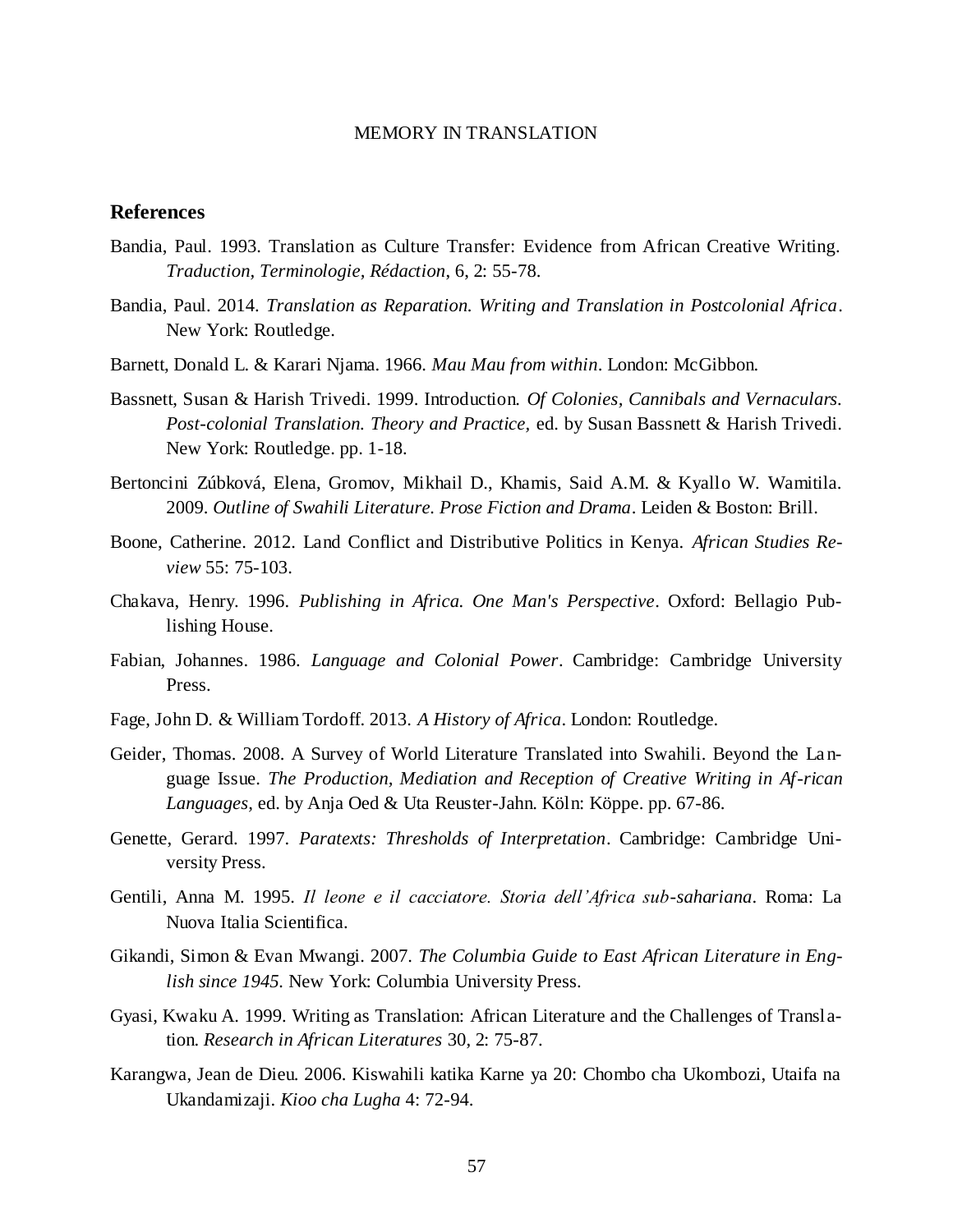- Kariuki, Josiah Mwangi. 1963. *"Mau Mau" Detainee*. Nairobi: Oxford University Press.
- Kariuki, Josiah Mwangi. 1965. *Mau Mau Kizuizini*. Nairobi: East African Publishing House.
- Mazrui, Alamin. 2007. *Swahili beyond the Boundaries: Literature, Language, and Identity*. Athens: Ohio University Press.
- Kenyatta, Jomo. 1968. *Suffering without Bitterness: the Founding of the Kenyan Nation.* Nairobi: East African Publishing House.
- Mbaabu, Ireri. 1996. *Language Policy in East Africa: A Dependency Theory Perspective*. Nairobi: Educational Research Publications.
- Mudimbe, Valentin Y. & Bogumil Jewsiewicki. 1993. *History Making in Africa*. Middletown: Wesleyan University Press.
- Mudimbe-Boyi, Elisabeth. 2009. Langue, mémoire et styles de vie. *Afrique et occident: memoires et identités dans la région des Grands Lacs*, ed. by Carlo Carbone & Rosario Giordano. Paris: L'Harmattan. pp. 61-74.
- Ngũgĩ, Pamela. 2009. *Language and Literary Education: The State of Children's Literature in Kiswahili in Primary Schools in Kenya*. Unpublished PhD Thesis, University of Vienna.
- Ochieng', William R. & Robert M. Maxon. 1992. *An Economic History of Kenya*. Nairobi: East African Educational Publishers.
- Ogechi, Nathan O. & Emily Bosire-Ogechi. 2002. Educational Publishing in African Languages, with a Focus on Swahili in Kenya. *Nordic Journal of African Studies* 11, 2: 167-184.
- Ogude, James. 2003. The Nation and the Narration: The Truths of the Nation and the Changing Image of Mau Mau in Kenyan Literature. *Mau Mau Nationhood: Arms, Authority & Narration*, ed. by E.S. Atieno Odhiambo & John Lonsdale. Oxford: James Currey. pp. 268- 283.
- Ojo-Ade, Femi. 1986. The Role of the Translator of African Literature in Intercultural Consciousness and Relationships. *Meta* 31, 3: 291-299.
- Perham, Margery. 1963. Foreword. Josiah Mwangi Kariuki. *"Mau Mau" Detainee*. Nairobi: Oxford University Press: xi-xxiii.
- Pugliese, Cristiana. 2003. Complementary or Contending Nationhood? Kikuyu Pamphlets and Songs. 1945-52. *Mau Mau Nationhood: Arms, Authority & Narration*, ed. by E.S. Atieno Odhiambo & John Lonsdale. Oxford: James Currey. pp. 97-117.
- Ricard, Alain. 2009. *Le Kiswahili, une langue moderne*. Paris: Karthala.